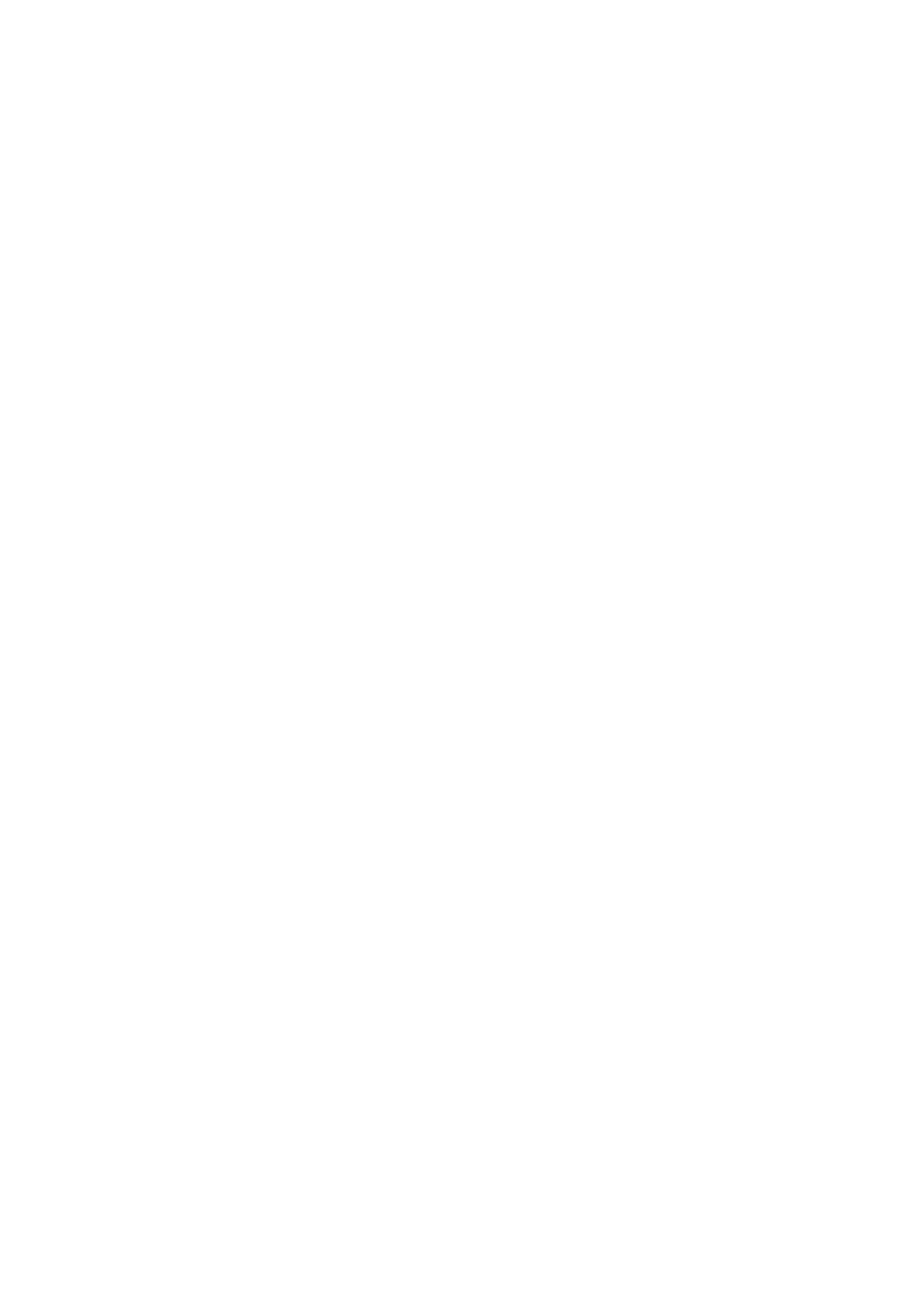# **Foreword**

 *examine and report on the sustainability of the public finances*" and that we "*must perform that duty*  The Office for Budget Responsibility (OBR) was established in 2010 to provide independent and authoritative analysis of the UK's public finances. Our founding legislation states that our duty is "*to objectively, transparently and impartially*". This motivated our decision to publish a technical restatement of our March 2019 forecast after the Chancellor cancelled the 6 November Budget. The substantial classification and other statistical changes implemented by the Office for National Statistics since March meant that our most recent published forecast no longer provided a meaningful baseline against which to monitor incoming monthly data or to assess policy statements.

We notified both the Treasury and the Treasury Committee on 29 October of our intention to publish such a restatement on 7 November, consistent with our stated release policy. On 6 November, the Treasury raised concerns about the publication's consistency with the Cabinet Office General Election Guidance. We asked for the Cabinet Secretary – as the ultimate arbiter of this guidance – to give his opinion before reaching a final decision on whether to publish. His judgement that it would not be consistent with the guidance was conveyed to us overnight. We therefore announced at 08.30 on 7 November that the restatement would no longer be published.

 comparisons set out in paragraph 1.29; and the third quarter GDP figures have been released – The General Election Guidance remained in effect until 22:00 on 12 December. For transparency, we are therefore now, at the earliest opportunity, publishing the restatement. This is in precisely the form that it was signed off by the Budget Responsibility Committee on 6 November. As such, where it refers to the 'latest data', these are the data as they stood at that time. Since then, one more month of public finances data have been published – these would have had little effect on the these confirmed that the economy expanded again after the contraction in the second quarter.

Following this episode, we will be seeking greater clarity from the Cabinet Office in future editions of its General Election Guidance, so that we are able to perform our statutory duty effectively during election periods.

Best Otto

Robert Chote **Sir Charles Bean** Andy King

The Budget Responsibility Committee

16 December 2019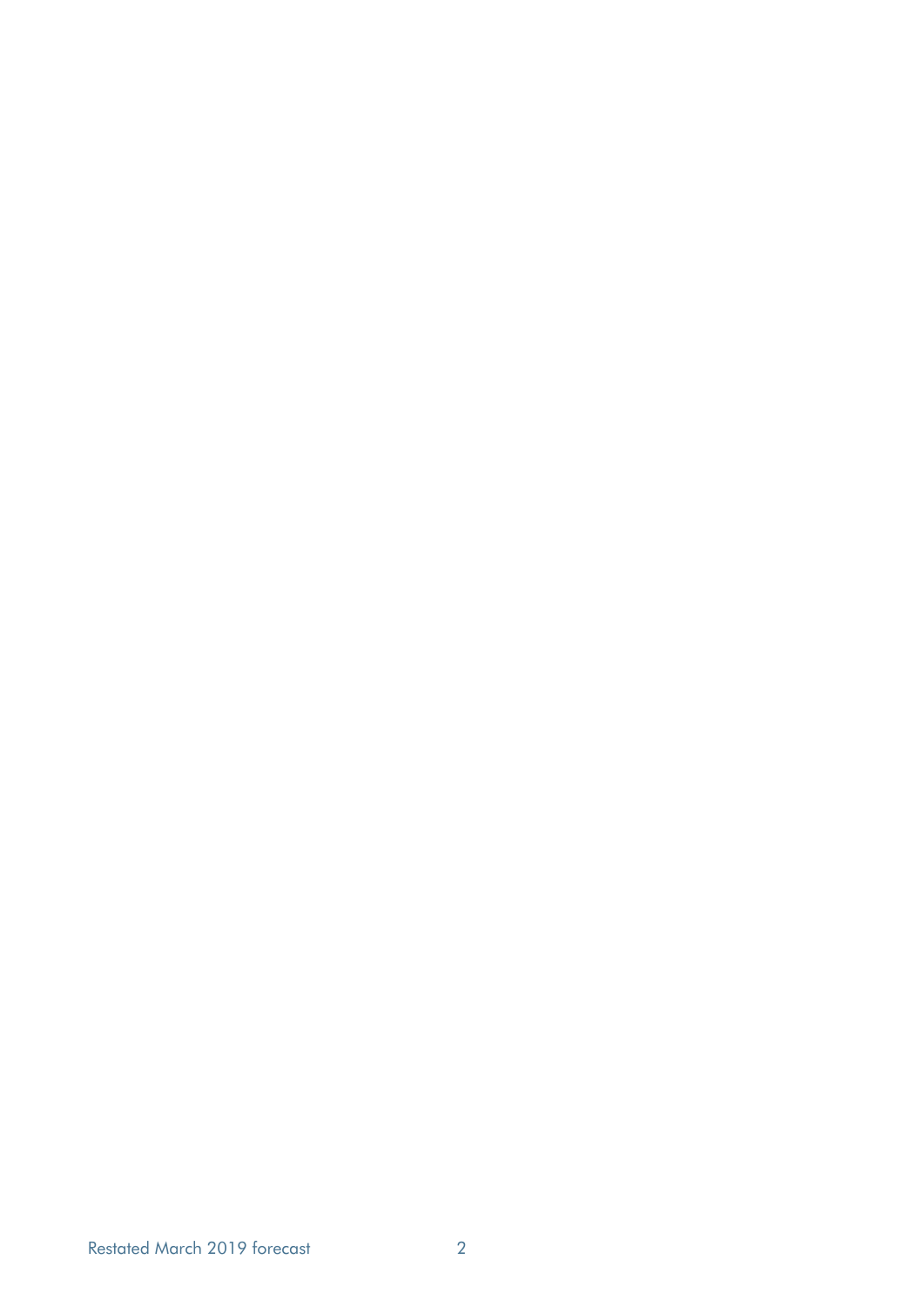# **1 Restated March 2019 forecast**

## **Introduction**

- 1.1 The Chancellor announced on 14 October that he intended to hold a Budget on 6 November. On 25 October, he announced that that was no longer the case. On 29 October we wrote to the Treasury to set out some of the implications.<sup>1</sup> In doing so we said we would publish a technical restatement of our March 2019 forecast so that it can be viewed on a consistent basis with the latest official public finances data produced by the Office for National Statistics (ONS), given the material changes to those statistics since March. This provides a consistent baseline against which it will be possible to consider the implications of recent developments in the economy and public finances, plus the impact of new policy decisions, when the Chancellor asks us to produce our next forecast.
- 1.2 As Chart 1.1 shows, and as we explain in detail below, this restatement of the March forecast increases measured public sector net borrowing by roughly £20 billion a year, which means that the deficit would still be in excess of £30 billion in the final year of the forecast in 2023-24. By contrast, the restatement lowers our forecast for net debt.



Chart 1.1: Public sector net borrowing: restated outturn and forecast

<sup>&</sup>lt;sup>1</sup> Letter from Robert Chote to Sir Tom Scholar, Permanent Secretary to HM Treasury, 29 October – available on our website.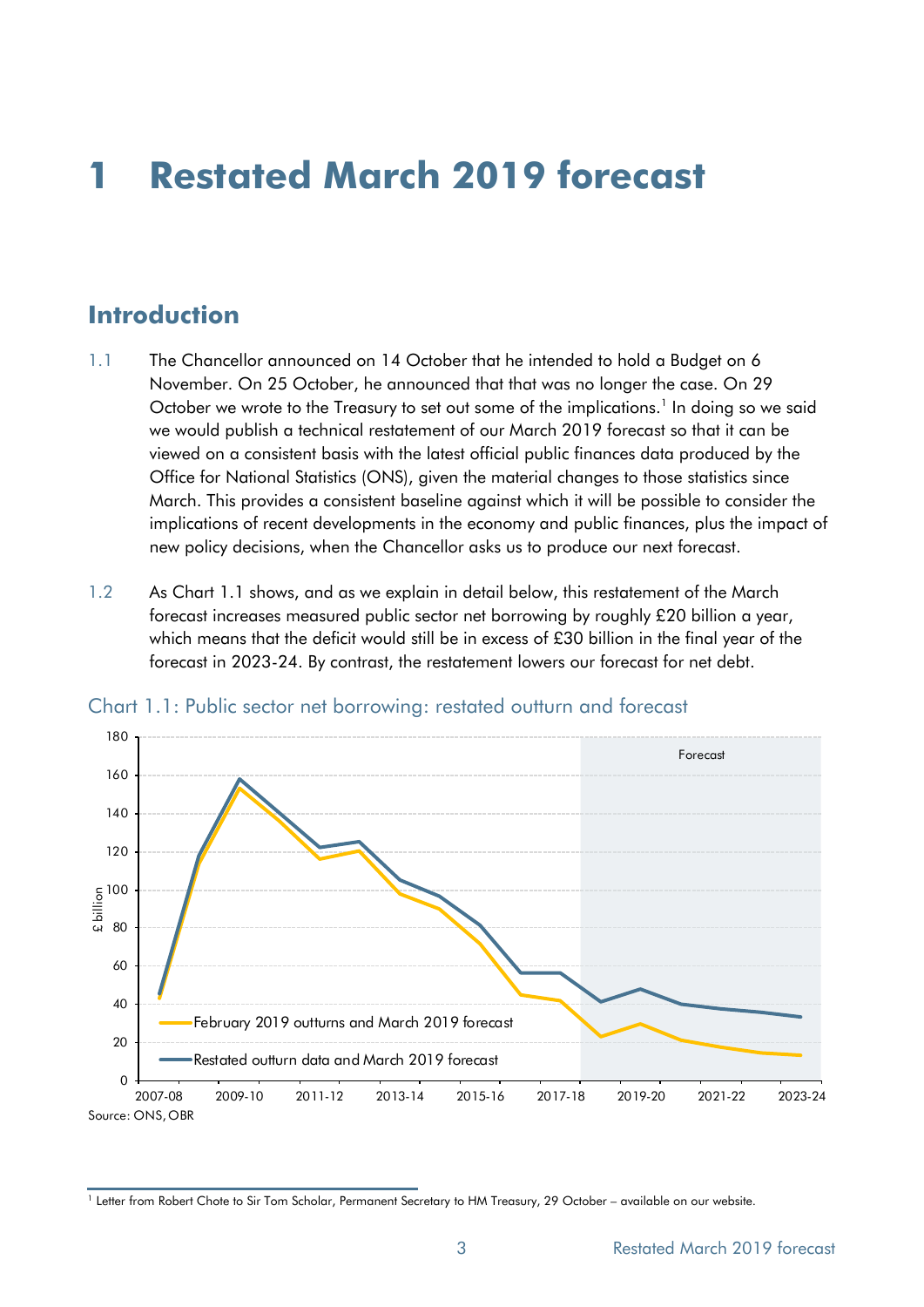- 1.3 In each *Economic and fiscal outlook (EFO)*, as well as describing our latest forecast, we also split the sources of the overall revision into three categories: classification and other describe as transparently as we can why it has changed since the previous one. We typically statistical changes to the public finances data since our previous forecast; changes to forecast judgements and the implications of new data published over that period; and the cost or yield of new policies announced since the previous fiscal event (including their indirect effects on the public finances via their impact on the economy).
- 1.4 In this restatement we consider only the first of these. If we had completed the forecast that was being prepared for 6 November, there would have been like-for-like revisions to the pre-measures forecast and the effects of new policies to consider. As regards the former:
	- Prospects for near-term world GDP and trade growth are materially weaker, with the International Monetary Fund having revised down its forecasts for growth in advanced and emerging economies over the next two years.
	- UK GDP growth this year has been more uneven than we expected, with output declining in the second quarter and rebounding in the third. Business surveys have weakened further in recent months and consumer confidence remains subdued.
	- But average earnings growth has continued to pick up and unemployment remains low. ONS Blue Book revisions point to a higher saving ratio than previously estimated.
	- on spending) but higher net migration (adding to employment and receipts growth). • New ONS population projections suggest less fiscally unfavourable demographics over the coming five years, with lower fertility and higher mortality (both reducing pressure
	- Year-to-date borrowing has risen proportionately faster than our full-year March forecast. Mechanically extrapolating the increase over the year to date would imply a full-year upward revision of around £10 billion (relative to our March forecast including our estimate at the time of the student loans change). But experience shows how a simple extrapolation of revision-prone data may be misleading. For example, one notable feature over the year to date has been the rapid growth of public services spending. It is very rare for departments to overspend the limits they agree with the Treasury, so it seems likely that this will slow – but by how much is uncertain. Another notable feature has been the rise in local authority borrowing. But here, on 28 October, the ONS announced that an error had been found in the data on 'local government social benefits', which are affected by the shift from housing benefit to universal credit. Correcting this lowers year-to-date borrowing by  $£1.3$  billion. (We do not restate our forecast for this as it only relates to 2019-20. Indeed, it should bring this year's data into line with the 2018-19 data that underpinned our March forecast. It is no different to any other 'news' in the monthly data so far this year.)
- 1.5 As regards new policies, setting aside anything that might have been announced in the Budget, we would have expected to reflect the Chancellor's announcement of a higher National Living Wage by 2024, the additional departmental spending for 2020-21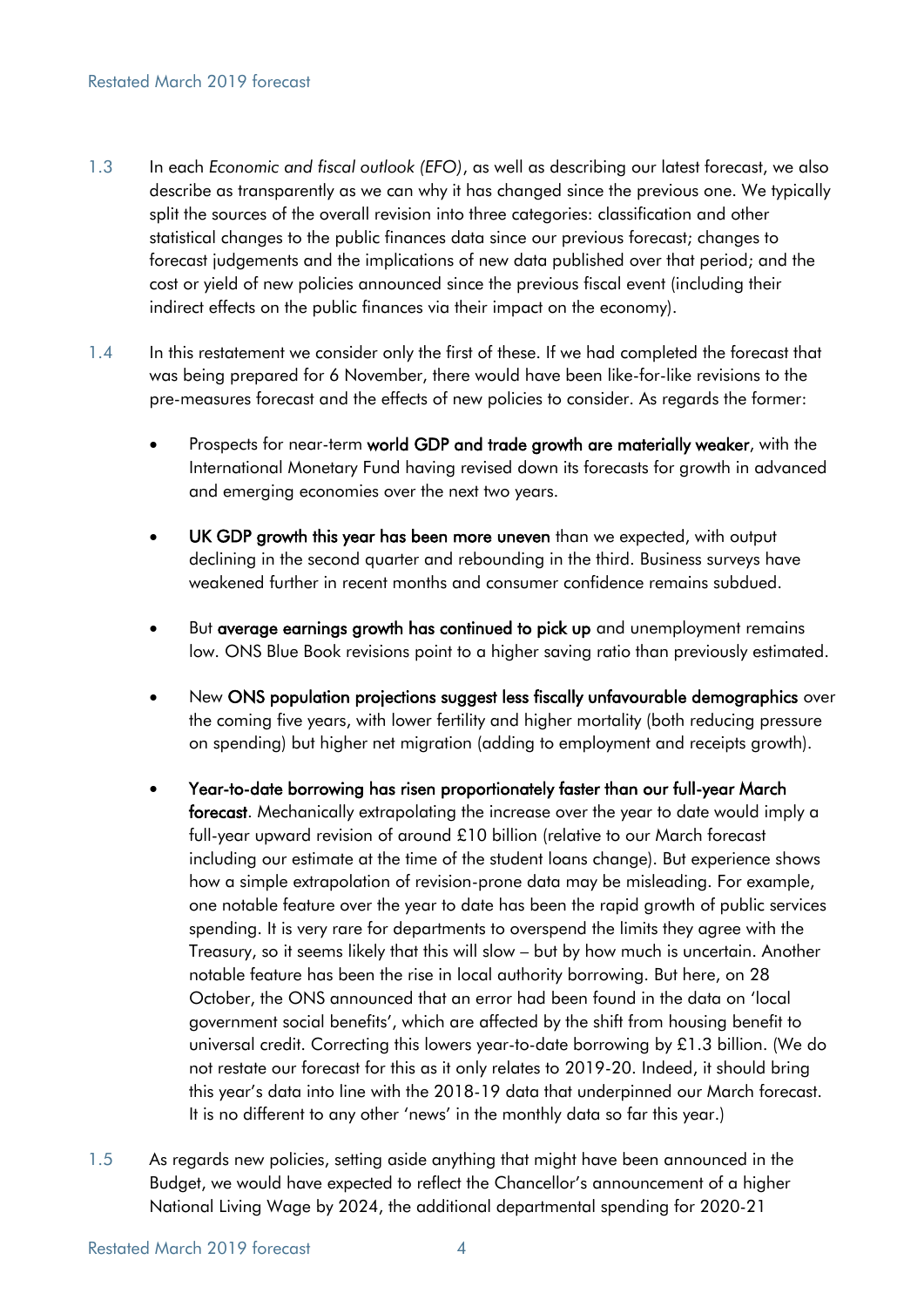announced in the Spending Round and various other smaller measures announced since March. It is unlikely that the new Brexit Withdrawal Agreement and Political Declaration would have had material quantitative effects on our forecast. The new Withdrawal Agreement retains the key elements of the old one that were assumed in our March forecast, namely the transition period to December 2020 and the financial settlement. The new Political Declaration sets different objectives for the future UK-EU trading relationship and the extent of regulatory alignment, but these remain the subject of future negotiations.

## **ONS statistical changes since March**

1.6 In its September 2019 public sector finances data release, the ONS incorporated several classification changes, including a new accounting treatment for student loans and a material correction to corporation tax receipts. Our March forecast did not incorporate any of these changes, although we were able to estimate most of the student loans change in an annex to the March *EFO*. Together, these changes add significantly to measured receipts and even more so to measured spending, leaving public sector net borrowing higher and the current budget surplus lower than previously recorded. Most of the changes relate to accrued spending and receipts, so the effect on cash measures of borrowing and on public sector net debt are more modest, reducing the latter. There have been some other, more minor, ONS-related changes since March that would have affected our new forecast.

## Student loans accounting treatment change

- 1.7 We have discussed the fiscal illusions generated by the previous treatment of student loans in the public finances in various places.<sup>2</sup> The issue was also raised by the House of Commons Treasury Select Committee and the House of Lords Economic Affairs Committee in reports last year. $3$  The ONS launched a programme of work domestically and with international partners to try to resolve these problems within the constraints of the European System of Accounts and associated guidance. We discussed its 'partitioned loan-transfer approach' – treating outlays that are expected to be repaid as loans and those that are not as grants to students – in Annex B of our March 2019 *EFO* and it was implemented in the September public sector finances release. As well as treating some 'lending' as spending, interest is no longer accrued on loan balances that are not expected to be repaid.
- 1.8 The new approach therefore raises spending and lowers receipts relative to the previous one. This raises borrowing. The spending element is treated as capital spending, so adds to public sector net investment, while the receipts element raises the current budget deficit.
- 1.9 Our March estimate of what the changes would add to borrowing in 2018-19 proved too low – £10.5 billion versus £12.4 billion. This £1.9 billion difference reflects two factors:

<sup>&</sup>lt;sup>2</sup> See, for example, Ebdon, J. and Waite, R., Working paper No. 12: Student loans and fiscal illusions, July 2018.<br><sup>3</sup> House of Commons Treasury Committee, Student Loans Seventh Report of Session 2017-19, February 2018 an <sup>3</sup> House of Commons Treasury Committee, Student Loans Seventh Report of Session 2017-19, February 2018 and

 House of Lords Economic Affairs Committee, *Treating Students Fairly: The Economics of Post-School Education Second Report of Session 2017-19,* June 2018.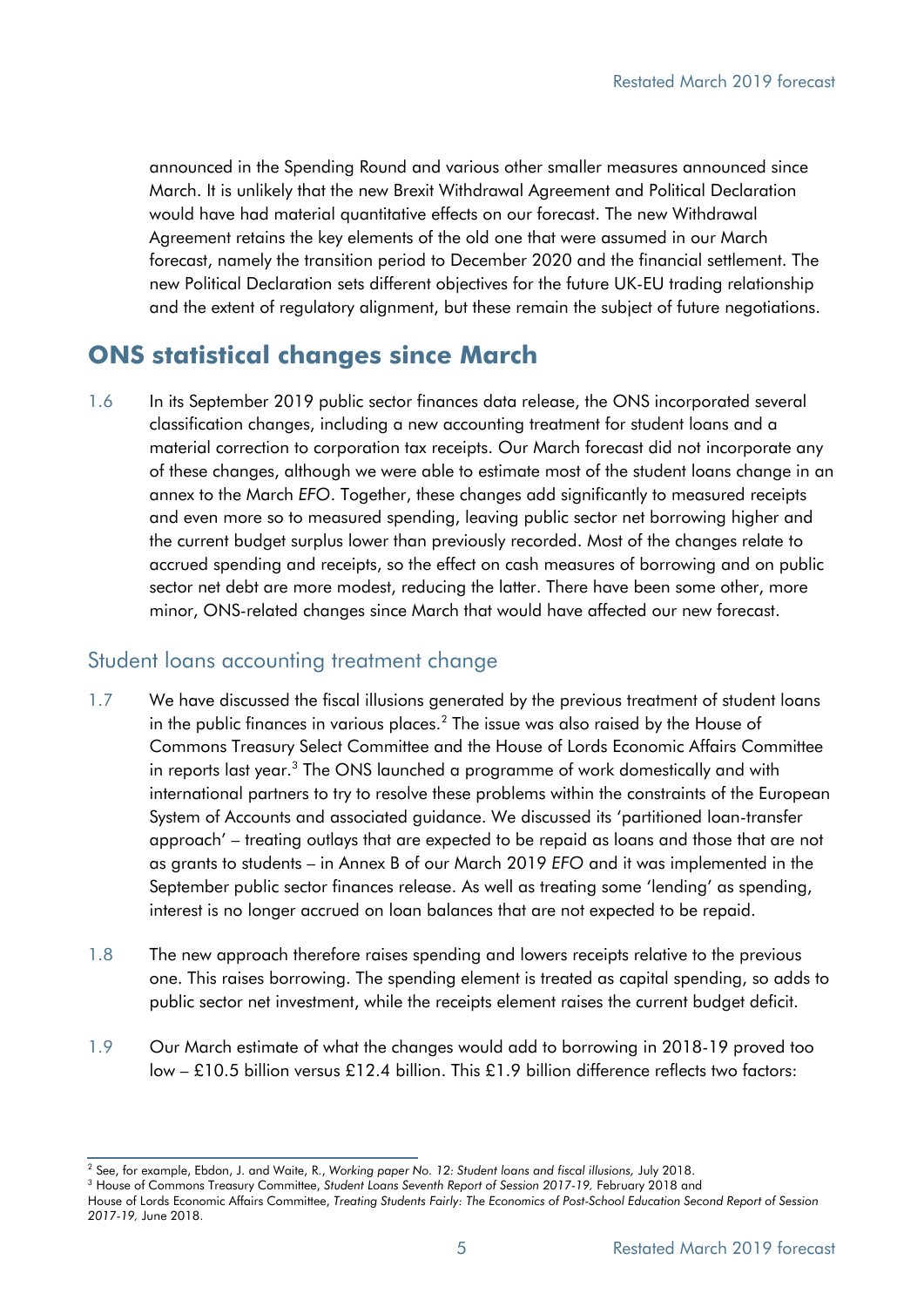- The ONS had not yet said how it would reflect the sale of student loans at a discount in the public finances, so we could not anticipate the impact. In the event, it has decided to record a capital transfer equal to the difference between the sale proceeds and the value at which the loans sold were recorded in public sector net financial liabilities (which reflects only the portion of outlays and accrued interest treated as a conventional loan asset). The £1.9 billion proceeds from loans sold in December 2018 were associated with a £1.5 billion capital transfer.
- We modelled the effect of the new accounting treatment on English loans, then grossed them up to reflect those issued in the rest of the UK. The ONS estimates suggest we underestimated the borrowing effect of non-English outlays by £0.4 billion.
- 1.10 Table 1.1 shows how we have restated our March forecasts to reflect the new accounting treatment. These figures have been revised from those annexed in our March *EFO*:
	- Capital transfers recorded at the point of loan outlays: we have restated this forecast using the same model that underpinned our March forecast and the analysis in Annex B, but updated to reflect the ONS outturn estimates for 2018-19. The spending associated with new loan outlays rises steadily over the forecast period in line with the rise in overall loan outlays. The proportion of outlays treated as spending declines gently over the period because earnings are forecast to grow faster than the average size of loan balances, which implies that each future cohort of students is expected to repay a slightly higher proportion of their loan balances than the previous one.
	- Capital transfers recorded at the point of loan sales: our March forecast incorporated the Government's plan to raise £15 billion of proceeds from student loan sales up to 2022-23, of which £3.6 billion had already been raised via sales completed in December 2017 and December 2018. On average over those two sales, capital transfers worth 72 per cent of the sales proceeds were recorded. We have therefore applied that same percentage to the proceeds assumed in future years to restate our March forecast. This adds around £2 billion a year to spending up to 2022-23.
	- 'modified interest' that accrues on the true loan component of outstanding balances is • Modified interest accrued on student loan balances: this line is also restated using the model underpinning our March forecast, updated to reflect latest ONS outturns. The around 45 per cent lower than the interest accrued under the previous approach in each year. This reduces receipts by progressively larger amounts over the forecast period as the stock of outstanding student loan balances continues to rise.
	- Assets recorded in public sector net financial liabilities (PSNFL): previously all loan outlays and all capitalised interest added to the size of the loan asset that is recorded in PSNFL, while repayments and loan sales reduced it. The ONS now records a smaller loan asset in line with the smaller share of outlays that are recorded as loans and the associated lower modified interest accruing.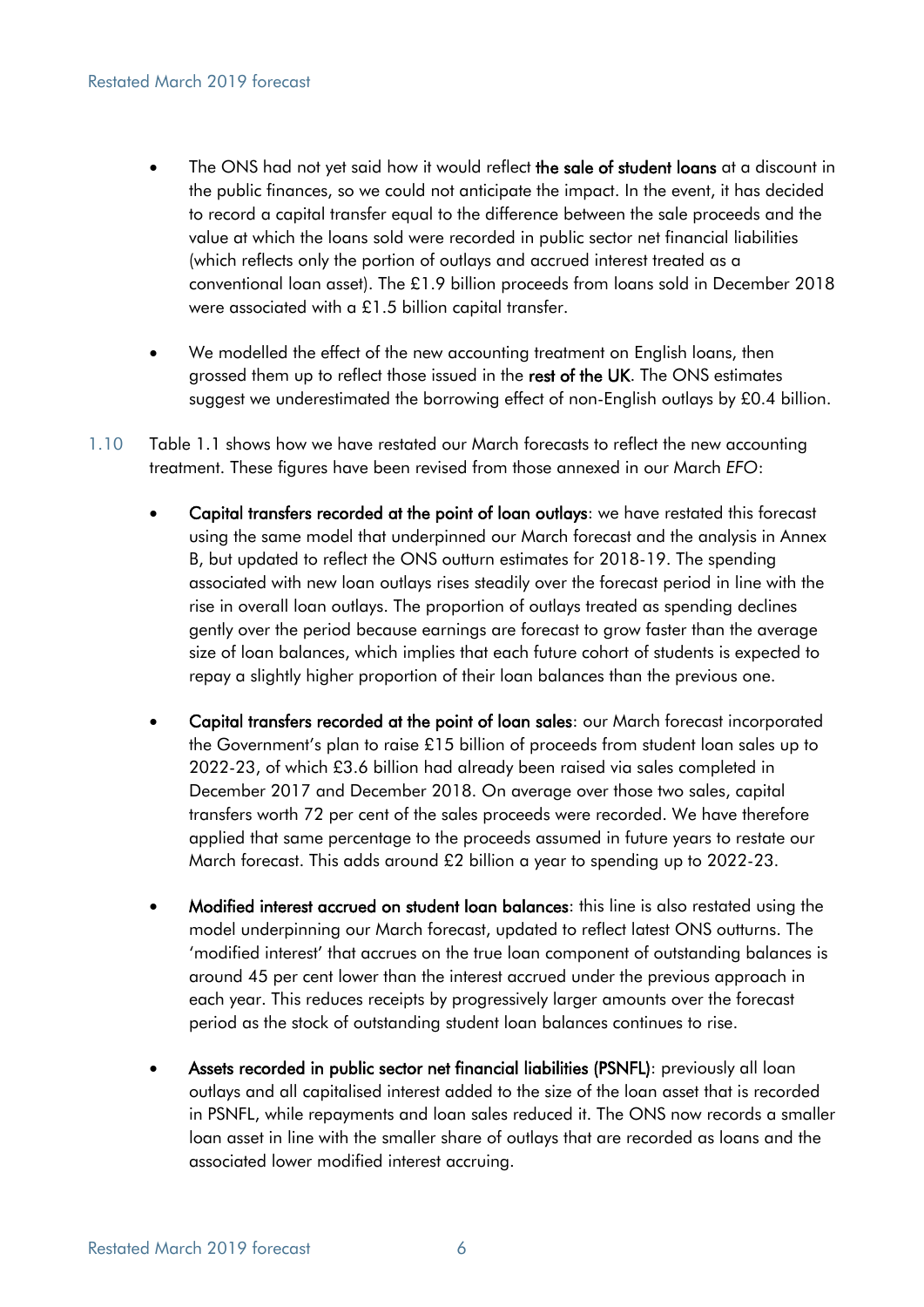|                                                |         |         | £ billion |         |         |         |
|------------------------------------------------|---------|---------|-----------|---------|---------|---------|
|                                                |         |         | Forecast  |         |         |         |
|                                                | 2018-19 | 2019-20 | 2020-21   | 2021-22 | 2022-23 | 2023-24 |
| Capital transfers at the point of loan outlays |         |         |           |         |         |         |
| March forecast                                 | 0.0     | 0.0     | 0.0       | 0.0     | 0.0     | 0.0     |
| <b>Restated forecast</b>                       | 8.6     | 9.3     | 9.6       | 9.8     | 10.1    | 10.4    |
| <b>Difference</b>                              | 8.6     | 9.3     | 9.6       | 9.8     | 10.1    | 10.4    |
| Memo: versus Annex B                           |         |         |           |         |         |         |
| March 2019 EFO Annex B                         | 8.5     | 9.1     | 9.4       | 9.6     | 9.9     | 10.2    |
| <b>Difference</b>                              | 0.1     | 0.2     | 0.2       | 0.2     | 0.2     | 0.2     |
| Capital transfers at the point of loan sales   |         |         |           |         |         |         |
| March forecast                                 | 0.0     | 0.0     | 0.0       | 0.0     | 0.0     | 0.0     |
| <b>Restated forecast</b>                       | 1.5     | 1.9     | 2.0       | 2.1     | 2.2     | 0.0     |
| <b>Difference</b>                              | 1.5     | 1.9     | 2.0       | 2.1     | 2.2     | 0.0     |
| Interest accrued on loan balances              |         |         |           |         |         |         |
| March forecast                                 | 4.5     | 4.9     | 5.4       | 6.4     | 7.4     | 8.4     |
| <b>Restated forecast</b>                       | 2.3     | 2.7     | 2.9       | 3.4     | 3.9     | 4.5     |
| <b>Difference</b>                              | $-2.3$  | $-2.2$  | $-2.5$    | $-3.0$  | $-3.5$  | $-4.0$  |
| Memo: versus Annex B                           |         |         |           |         |         |         |
| March 2019 EFO Annex B                         | 2.5     | 2.8     | 3.2       | 3.7     | 4.2     | 4.8     |
| <b>Difference</b>                              | $-0.2$  | $-0.1$  | $-0.3$    | $-0.2$  | $-0.3$  | $-0.3$  |
| Loan assets recorded in PSNFL                  |         |         |           |         |         |         |
| March forecast                                 | 112     | 133     | 154       | 176     | 199     | 224     |
| <b>Restated forecast</b>                       | 56      | 63      | 70        | 78      | 85      | 96      |
| <b>Difference</b>                              | -56     | -69     | $-83$     | $-98$   | $-114$  | $-128$  |

#### Table 1.1: Student loans: restated March forecast

## Funded public sector pension schemes

- 1.11 The ONS incorporated funded public sector pension schemes into the public finances data in September. These schemes fall into three categories:
	- Funded schemes with largely public sector members: these are dominated by the Local Government Pension Scheme, which is a defined benefit scheme covering 14,800 employers, 5.8 million members and with assets of £275 billion. The scheme's net liability is a liability of the public sector, so it has previously added to PSNFL, while an imputed sum has been recorded in public spending each year as a reflection of employer contributions that would be necessary for the schemes not to be in deficit. Under the new treatment, there will be much larger flows recorded as interest paid and received, although these are actuarial concepts rather than cash payments in either direction. The discount rate used on the spending side is stipulated by Eurostat as 5 per cent. The ONS has used the same rate on the receipts side, which means that these actuarial measures do not materially affect the yearly path of borrowing.
	- The Pension Protection Fund (PPF): this entity takes over the responsibilities of defined benefit schemes largely from insolvent private sector firms. Once sitting with the PPF, the schemes are closed to new contributions, while benefits paid out are reduced. The PPF imposes a levy on the defined benefit pensions industry to ensure its future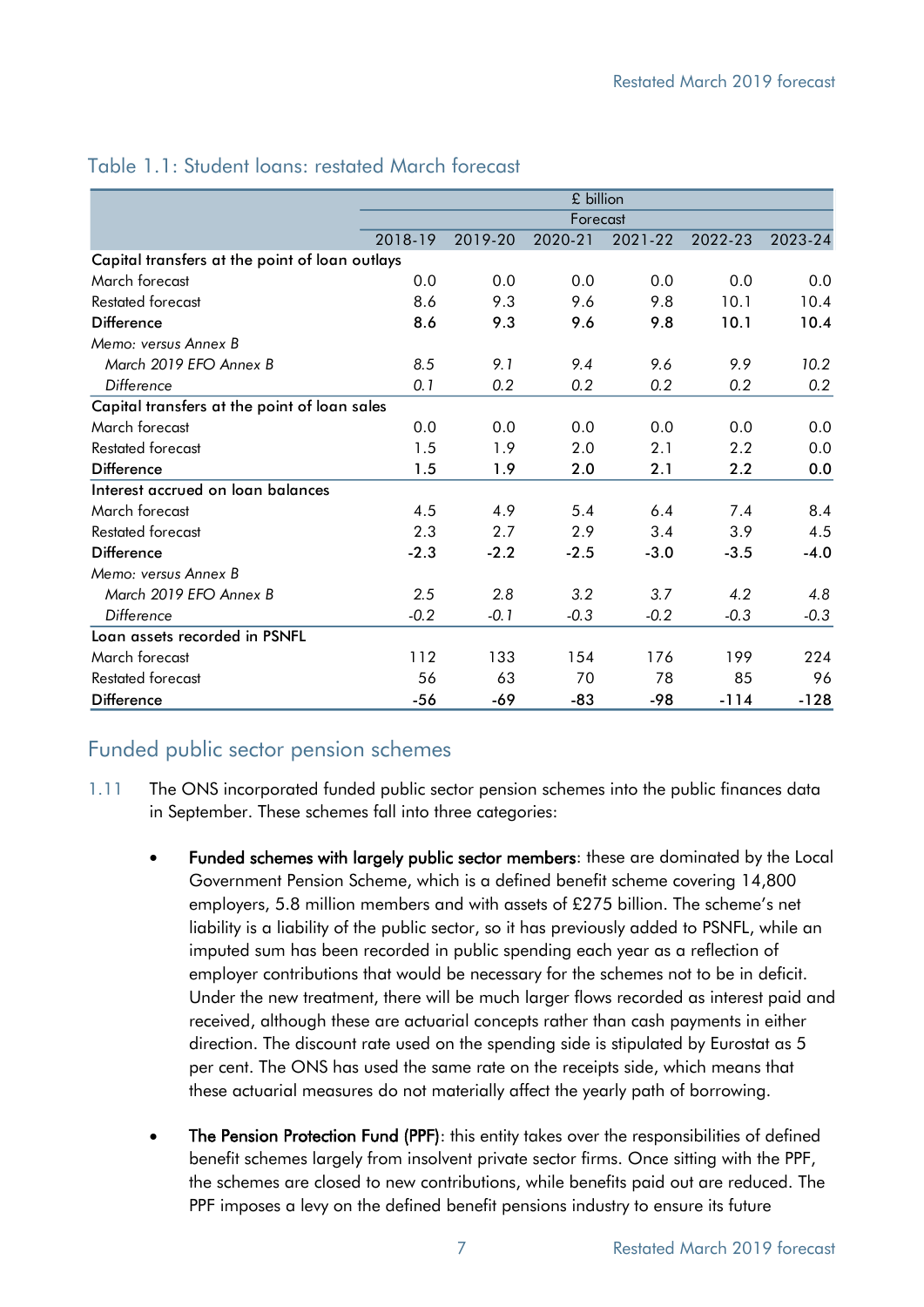in 2004, and opening its doors in 2005, this is the first time the ONS has included it in liabilities can be met. Despite the PPF having been founded as part of the Pensions Act the public finances statistics. The PPF's activities could become a source of volatility in borrowing from year to year since capital transfers are recorded when schemes' net liabilities are taken onto its balance sheet.

- grown rapidly in recent years as auto-enrolment has been rolled out. It is a defined contribution scheme, so in essence its members' pension pots equal their accrued pension rights. As such, its inclusion in the public finances statistics raises spending The National Employment Savings Trust (NEST): this entity was set up to facilitate autoenrolment as part of the workplace pension reforms in the Pensions Act 2008. It has and receipts, but has no material effect on any balances between the two.
- 1.12 Table 1.2 shows how we have restated our March forecasts to reflect the inclusion of these schemes within the statistical definition of the public sector. They have relatively complicated finances, so with only little time since the September data release to assess the detail, these forecasts have been produced using relatively simple methodologies. In each case we have identified a single line of their finances to drive the forecast and have then used historical ratios between that line and other elements of their finances to complete the picture. We will look to refine our approach to forecasting these schemes in future publications.
- rise in line with average earnings and that employee contributions are a constant share of 1.13 For the funded schemes, the forecast is driven by an assumption that employer contributions employer ones. These flows drive the balance sheet, upon which the key rates of return are fixed in the ONS methodology. For the PPF, we assume its finances are driven by the total liabilities of schemes being transferred in. Proportionate relationships then determine assumptions about schemes' assets, the PPF's running costs, the return on assets and the benefits paid out to scheme members, and so on. For NEST, we align contribution assumptions with auto-enrolment assumptions in other parts of our forecast.
- 1.14 The effect of these schemes on the two balance sheet measures that we forecast differs greatly. The overall net liability of the schemes is already included in PSNFL but the classification change has a small upwards effect due to valuation effects on gilts and capital assets holdings. But despite continuing deficits they reduce PSND. This counterintuitive result stems from the fact that most of the schemes' liabilities are not classed as 'debt liabilities', whereas some of the assets they hold against those liabilities are gilts and are consolidated out of the PSND calculation (as they are now treated as central government liabilities to other parts of the public sector). Cash held by the schemes also decreases PSND.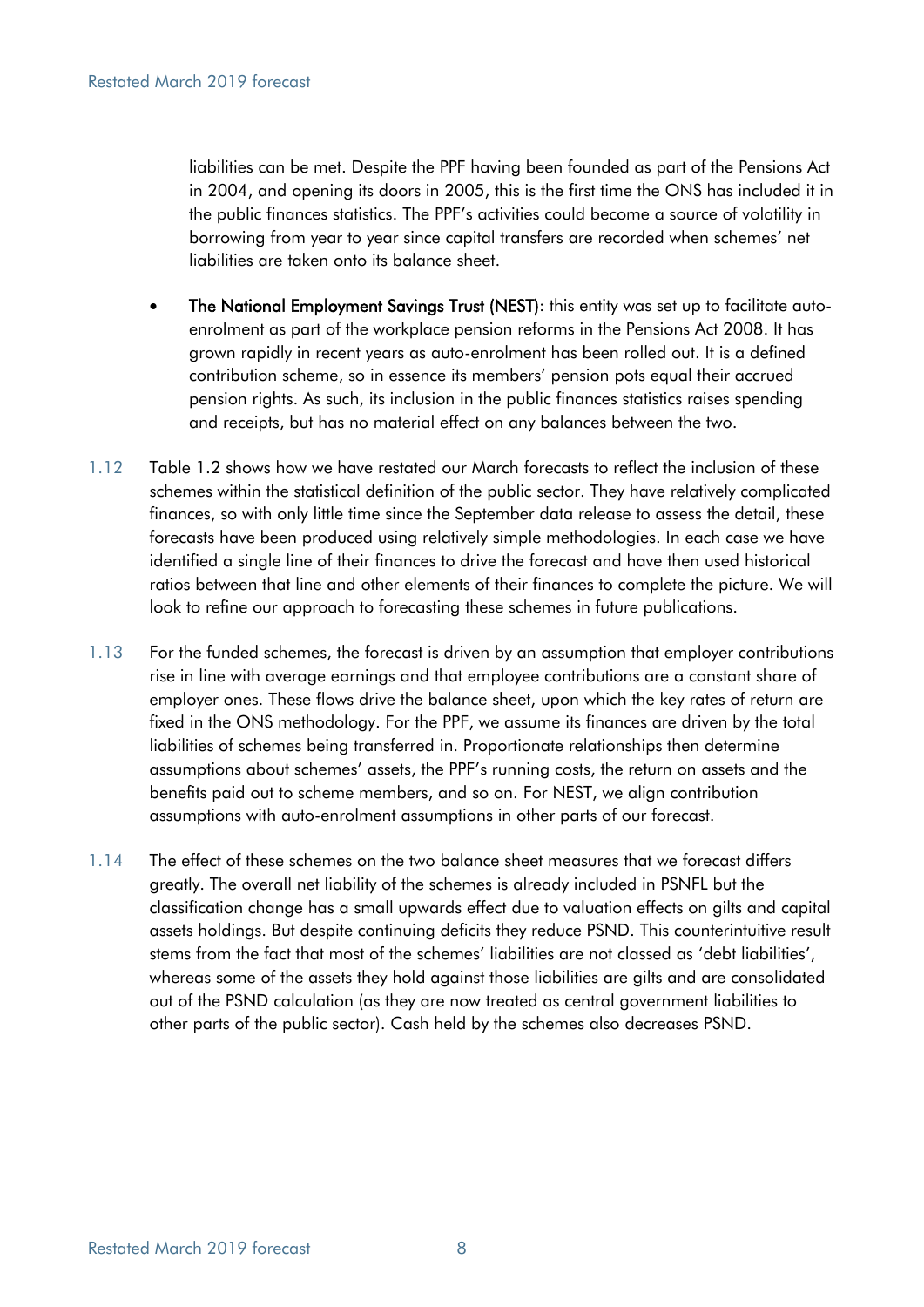|                                 |         |         | £ billion |         |         |         |
|---------------------------------|---------|---------|-----------|---------|---------|---------|
|                                 |         |         | Forecast  |         |         |         |
|                                 | 2018-19 | 2019-20 | 2020-21   | 2021-22 | 2022-23 | 2023-24 |
| Interest and dividends receipts |         |         |           |         |         |         |
| March forecast                  | 0.0     | 0.0     | 0.0       | 0.0     | 0.0     | 0.0     |
| <b>Restated forecast</b>        | $-17.9$ | $-18.6$ | $-19.6$   | $-20.5$ | $-21.6$ | $-22.6$ |
| <b>Difference</b>               | $-17.9$ | $-18.6$ | $-19.6$   | $-20.5$ | $-21.6$ | $-22.6$ |
| Interest payments               |         |         |           |         |         |         |
| March forecast                  | 0.0     | 0.0     | 0.0       | 0.0     | 0.0     | 0.0     |
| <b>Restated forecast</b>        | 18.1    | 18.9    | 19.8      | 20.8    | 21.9    | 22.9    |
| <b>Difference</b>               | 18.1    | 18.9    | 19.8      | 20.8    | 21.9    | 22.9    |
| Capital grants                  |         |         |           |         |         |         |
| March forecast                  | 0.0     | 0.0     | 0.0       | 0.0     | 0.0     | 0.0     |
| Restated forecast               | 1.1     | 0.5     | 0.5       | 0.5     | 0.5     | 0.5     |
| <b>Difference</b>               | 1.1     | 0.5     | 0.5       | 0.5     | 0.5     | 0.5     |
| Other transactions              |         |         |           |         |         |         |
| March forecast                  | 0.0     | 0.0     | 0.0       | 0.0     | 0.0     | 0.0     |
| Restated forecast               | 0.0     | $-0.1$  | $-0.1$    | $-0.1$  | $-0.1$  | $-0.1$  |
| <b>Difference</b>               | 0.0     | $-0.1$  | $-0.1$    | $-0.1$  | $-0.1$  | $-0.1$  |

#### Table 1.2: Funded pension schemes: restated March forecast

## **Depreciation**

- 1.15 The ONS has overhauled its estimates of the size of capital stock owned by the public sector and the assumptions that it applies when calculating the rate at which it is assumed to depreciate. Among the changes are shorter average life lengths for some asset types and different assumptions about the profile of depreciation over the life of an asset. The overall effect has been to revise estimates of depreciation materially higher. For a given flow of gross investment spending, this reduces the amount that is treated as net investment. It increases current expenditure, which includes depreciation, and increases the public sector gross operating surplus recorded within receipts. The overall effect is to leave net borrowing unchanged, but to raise the current deficit and reduce net investment in equal measure.
- 1.16 While new depreciation estimates were published in September, the detailed capital stocks data that underpin them were only published with the Blue Book on 31 October. We have therefore used a simple trend-based method to restate our March forecast to be consistent with the higher level of depreciation in outturn. We will revisit this for our next full forecast.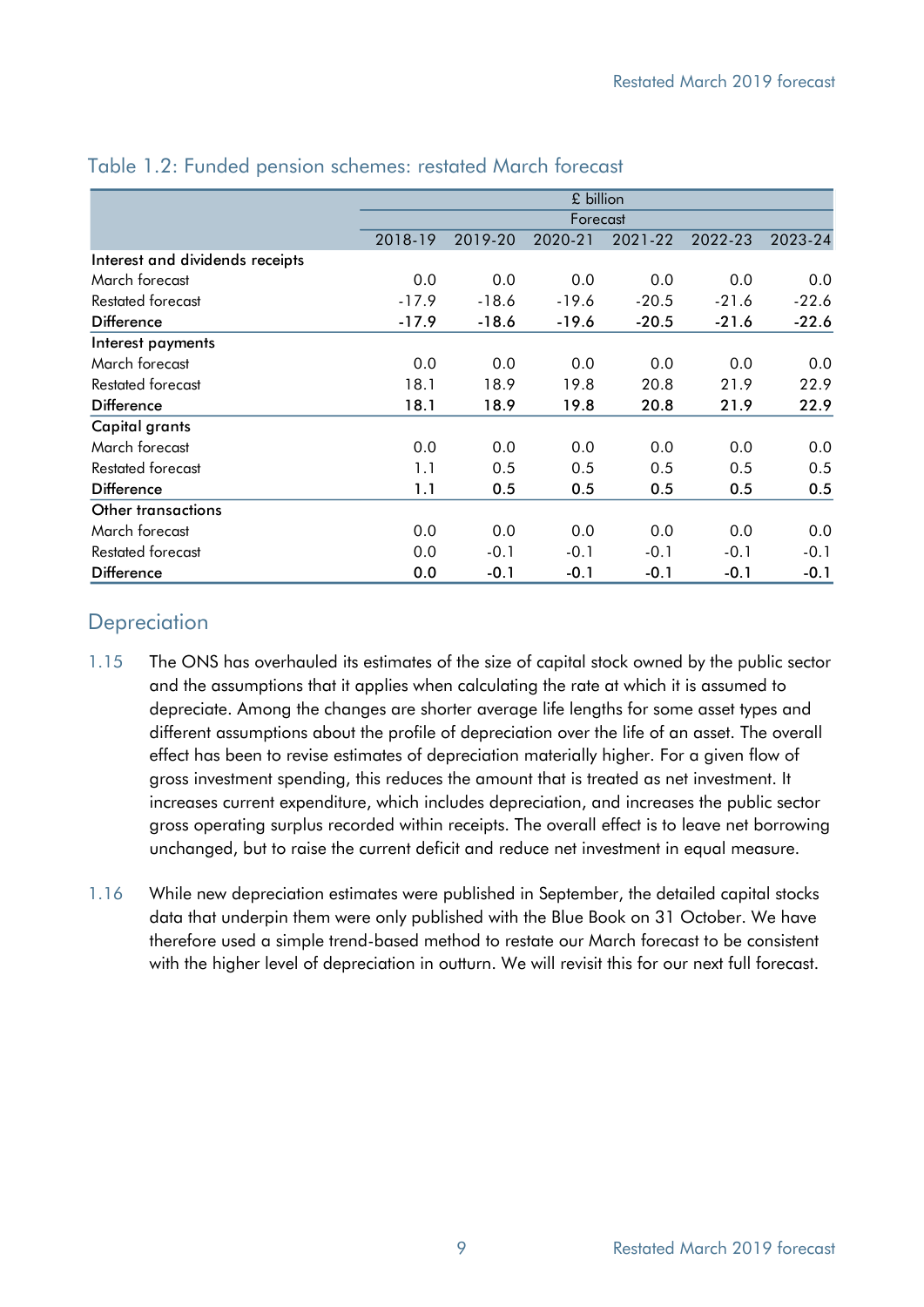#### Table 1.3: Depreciation: restated March forecast

|                                                                                                                                      |         |         | £ billion |         |         |         |
|--------------------------------------------------------------------------------------------------------------------------------------|---------|---------|-----------|---------|---------|---------|
|                                                                                                                                      |         |         | Forecast  |         |         |         |
|                                                                                                                                      | 2018-19 | 2019-20 | 2020-21   | 2021-22 | 2022-23 | 2023-24 |
| Central government (adds to spending and receipts <sup>1</sup> )                                                                     |         |         |           |         |         |         |
| March forecast                                                                                                                       | 18.6    | 19.1    | 20.0      | 21.0    | 22.0    | 23.0    |
| <b>Restated forecast</b>                                                                                                             | 28.4    | 29.3    | 30.5      | 31.8    | 33.2    | 34.7    |
| <b>Difference</b>                                                                                                                    | 9.8     | 10.2    | 10.5      | 10.9    | 11.3    | 11.7    |
| Local government (adds to spending and receipts <sup>2</sup> )                                                                       |         |         |           |         |         |         |
| March forecast                                                                                                                       | 12.4    | 12.9    | 13.4      | 13.8    | 14.3    | 14.8    |
| <b>Restated forecast</b>                                                                                                             | 12.7    | 13.0    | 13.5      | 14.0    | 14.5    | 15.0    |
| <b>Difference</b>                                                                                                                    | 0.2     | 0.1     | 0.1       | 0.2     | 0.2     | 0.2     |
| Public corporations (neutral for spending and receipts <sup>3</sup> )                                                                |         |         |           |         |         |         |
| March forecast                                                                                                                       | 9.2     | 9.1     | 9.2       | 9.4     | 9.5     | 9.6     |
| <b>Restated forecast</b>                                                                                                             | 7.7     | 7.5     | 7.6       | 7.6     | 7.7     | 7.8     |
| <b>Difference</b>                                                                                                                    | -1.5    | $-1.6$  | $-1.7$    | $-1.7$  | $-1.8$  | $-1.8$  |
| Public sector <sup>4</sup>                                                                                                           |         |         |           |         |         |         |
| March forecast                                                                                                                       | 40.2    | 41.1    | 42.6      | 44.2    | 45.8    | 47.5    |
| <b>Restated forecast</b>                                                                                                             | 48.8    | 49.8    | 51.6      | 53.5    | 55.5    | 57.5    |
| <b>Difference</b>                                                                                                                    | 8.5     | 8.7     | 9.0       | 9.3     | 9.7     | 10.0    |
| Central government depreciation increases public sector current receipts (PSCR) by increasing gross operating surplus, and increases |         |         |           |         |         |         |

total managed expenditure (TME). Therefore, this has no impact on public sector net borrowing (PSNB).

 $^2$  Local government depreciation increases <code>PSCR</code> by increasing gross operating surplus, and increases TME. Therefore, this has no impact on PSNB.

 $^3$  Unlike central and local government, public corporations' depreciation does not increase PSCR or TME. Like the other subsectors, this has no impact on PSNB.

4 The public sector figure is the total impact on the depreciation series, which is neutral for PSNB. The total impact on PSCR and TME is the sum of the impacts on central government and local government.

## Corporation tax receipts

- 1.17 Unlike the other items for which we are restating the March forecast, the change to corporation tax receipts is a correction rather than a change in coverage or methodology. This correction reflects two factors:
	- First, HMRC and the ONS discovered some double-counting in respect of directly payable corporation tax credits, the largest of which is the R&D tax credit. Corporation tax credits are administered via the corporation tax system itself. This presents a challenge when compiling the statistical data, in which both directly payable and reduced liability tax credits are treated as spending, rather than a negative tax. (This also applies to personal tax credits, but these are administered separately from the income tax system.) Work continues to ensure that the administrative data are appropriately feeding into the ONS statistics and further revisions are possible.
	- Second, HMRC also corrected its estimate of the split between companies that pay via the 'Quarterly Instalment Payment' (QIP) system and those that do not. This does not affect measured cash receipts, but does affect the time-shifting calculations that are used to generate the accrued measures in the National Accounts. We will consider any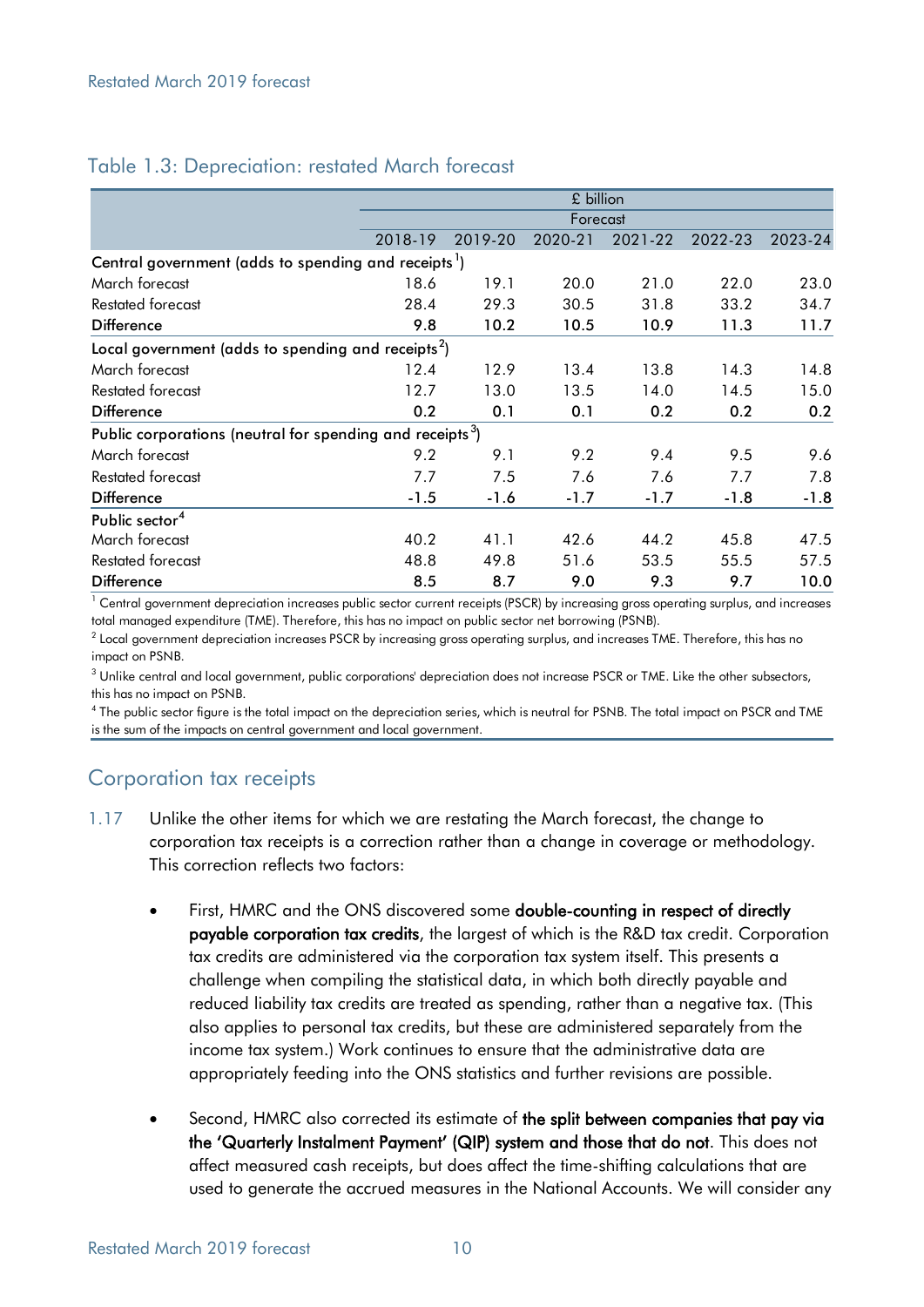further implications from this in our next forecast, such as on our estimate of the impact of moving QIP payment dates forward for the largest corporation tax payers. 4

1.18 In its September *Public sector finances* release, the ONS revised accrued corporation tax receipts down by £2.6 billion in 2018-19 by correcting the cash data prior to April 2019. HMRC revised its cash receipts data down by £4.0 billion in 2018-19, but by then it had largely fixed the double-counting problem in the monthly data for April 2019 onwards. Unfortunately it was not made clear in the September explanation of the correction that, as a result, the scale of the revision in 2018-19 was dampened. It therefore understated the effect it would have on the deficit in future years. Table 1.4 restates our March accrued receipts forecast to be consistent with the full effect of the correction in 2018-19. This lowers receipts by £4.4 billion in 2018-19 and by amounts rising to almost £5 billion in 2023-24. While this is a correction, rather than a methodological change, the effect is large enough to make like-for-like comparisons with our March forecast difficult without first restating it.

| 2018-19 | 2019-20 | 2020-21 | $2021 - 22$ | 2022-23               | 2023-24 |
|---------|---------|---------|-------------|-----------------------|---------|
| 56.2    | 56.7    | 56.8    | 58.4        | 61.0                  | 63.5    |
| 51.8    | 52.5    | 52.5    | 54.0        | 56.4                  | 58.7    |
| $-4.4$  | $-4.2$  | $-4.3$  | $-4.4$      | $-4.6$                | $-4.8$  |
|         |         |         |             | £ billion<br>Forecast |         |

#### Table 1.4: Onshore corporation tax: restated March forecast

## Lifetime ISA

 current budget deficit and reduce net investment in equal measure. The forecast has a rising 1.19 The launch of Lifetime ISAs was announced in Budget 2016 and took effect in April 2017. The top-up payments from the Government have been reflected in our forecasts as capital grants, consistent with advice from the Treasury's classification experts at the time of the announcement. But the ONS has now reached its own conclusion on classification and will treat the payments as current grants. Restating our March forecast on this basis moves capital spending to current, so it has no effect on net borrowing but does increase the profile as the amounts saved into Lifetime ISAs are assumed to rise over time. This forecast is subject to considerable uncertainty. We have revised it down materially relative to the original estimate from March 2016 due to unexpectedly low take-up.

 4 See Box 4.2 of our November 2016 *Economic and fiscal outlook* for more information.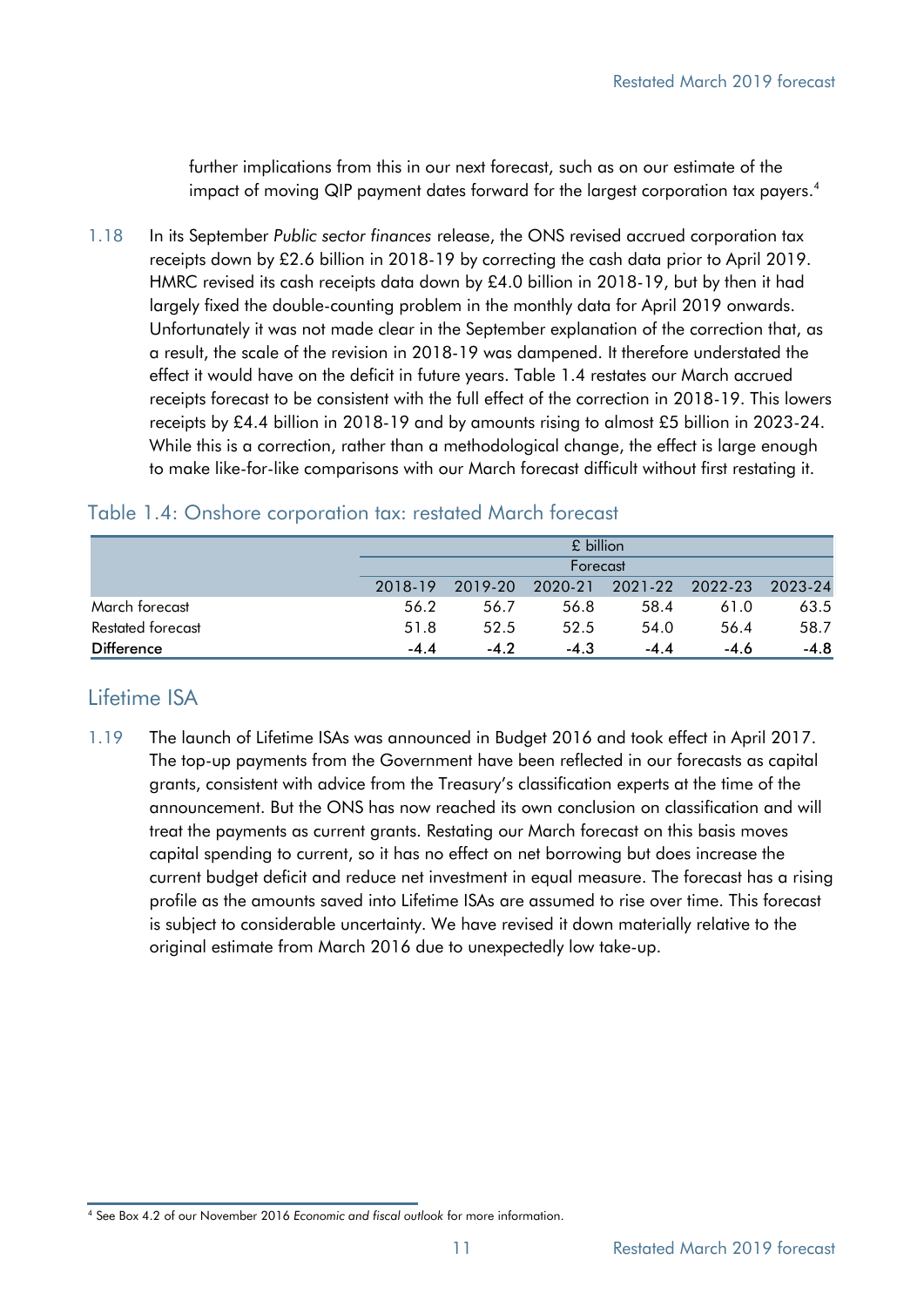|                                      |         |         | £ billion |         |         |         |
|--------------------------------------|---------|---------|-----------|---------|---------|---------|
|                                      |         |         | Forecast  |         |         |         |
|                                      | 2018-19 | 2019-20 | 2020-21   | 2021-22 | 2022-23 | 2023-24 |
| Other PSCE items in departmental AME |         |         |           |         |         |         |
| March forecast                       | 0.0     | 0.0     | 0.0       | 0.0     | 0.0     | 0.0     |
| Restated forecast                    | 0.1     | 0.3     | 0.4       | 0.6     | 0.6     | 0.6     |
| <b>Difference</b>                    | 0.1     | 0.3     | 0.4       | 0.6     | 0.6     | 0.6     |
| Other PSGI items in departmental AME |         |         |           |         |         |         |
| March forecast                       | 0.1     | 0.3     | 0.4       | 0.6     | 0.6     | 0.6     |
| Restated forecast                    | 0.0     | 0.0     | 0.0       | 0.0     | 0.0     | 0.0     |
| <b>Difference</b>                    | $-0.1$  | $-0.3$  | $-0.4$    | $-0.6$  | $-0.6$  | $-0.6$  |

#### Table 1.5: Lifetime ISA: restated March forecast

#### Environmental levies

- to anticipate the ONS classifying them in this way because they were similar to other 1.20 Our March forecast included several environmental levies that in the real world add to customers' energy bills. The ONS has decided that some of these schemes, such as the renewables obligation, should be treated as an imputed tax that pays for imputed spending of an equal amount. This treatment derives from the fact that the charges would not exist without the policy that established them, so in statistical terms they are treated as equivalent to a normal tax and spending policy. But the ONS has not reached a classification decision for all the schemes. Two – the warm home discount and feed-in tariffs – were included in the Treasury's March 2010 forecast and in all our forecasts subsequently. We were content environmental levies already included in the ONS data – such as the renewables obligation.
- decisions regarding 'rearranged transactions' like these will only be taken over the long  *transactions continues to evolve and elements that can be applied to energy schemes resembling tax and expenditure are still limited.*" Since these schemes are neutral for 1.21 In its May 2019 *Looking ahead* article on future classification plans,5 the ONS indicated that term – beyond three years from now. It also noted that "*Guidance in the area of rearranged*  borrowing, but drive a wedge between our forecast for receipts and spending growth and the ONS outturns that our forecasts are monitored against, we have decided to stop anticipating their future classification in the public finances.
- 1.22 Table 1.6 shows our restated March forecasts excluding the warm home discount and feedin tariffs. The restatement has an equal effect on receipts and spending. The spending forecast remains higher than the receipts one because of the renewable heat incentive, which is treated as conventional spending in the public finances data.

 5 ONS, *Looking ahead – developments in public sector finance statistics: 2019*, 31 May 2019.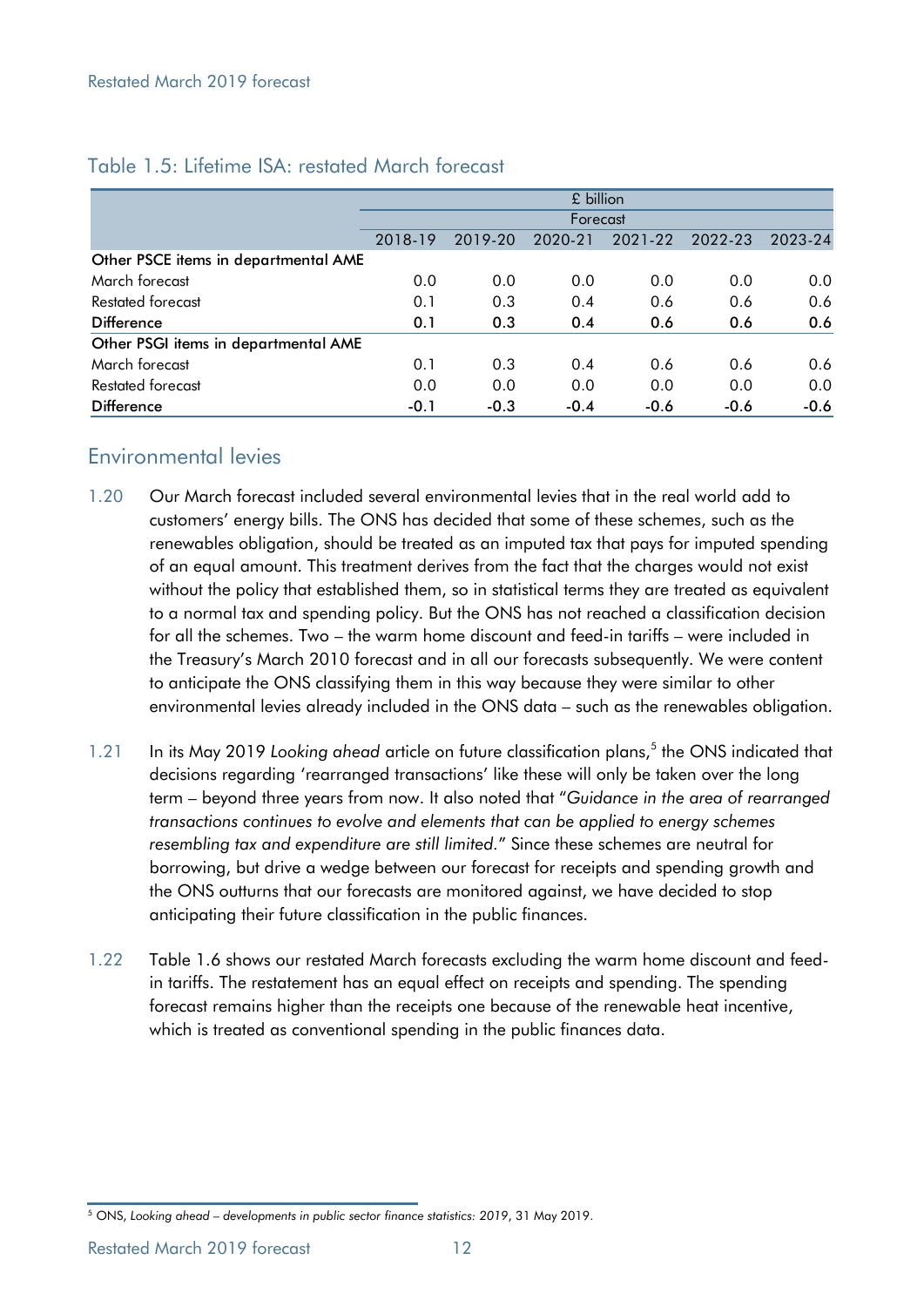|                                |         |         | £ billion |         |         |         |
|--------------------------------|---------|---------|-----------|---------|---------|---------|
|                                |         |         | Forecast  |         |         |         |
|                                | 2018-19 | 2019-20 | 2020-21   | 2021-22 | 2022-23 | 2023-24 |
| Environmental levies: receipts |         |         |           |         |         |         |
| March forecast                 | 9.6     | 10.1    | 10.6      | 11.1    | 11.6    | 11.9    |
| Restated forecast              | 7.8     | 8.3     | 8.7       | 9.2     | 9.6     | 9.9     |
| <b>Difference</b>              | $-1.8$  | $-1.8$  | $-1.9$    | $-2.0$  | $-2.0$  | $-2.1$  |
| Environmental levies: spending |         |         |           |         |         |         |
| March forecast                 | 9.9     | 10.6    | 11.6      | 12.3    | 12.7    | 13.1    |
| <b>Restated forecast</b>       | 8.1     | 8.7     | 9.7       | 10.3    | 10.7    | 11.0    |
| <b>Difference</b>              | $-1.8$  | $-1.8$  | $-1.9$    | $-2.0$  | $-2.0$  | $-2.1$  |

#### Table 1.6: Environmental levies: restated March forecast

## **Restated March 2019 forecasts**

1.23 In this section we document the effect of the statistical changes described above on the various fiscal aggregates that we publish in each *EFO*.

#### Public sector current receipts

1.24 Measured receipts are between 2.6 and 2.7 per cent higher in each year. In cash terms the restatement increases modestly over time, while as a proportion of receipts it falls gently. The largest of these restatements affect receipts and spending in equal measure or close to that. Only the reduction in accrued student loans interest and the correction to corporation tax receipts feed through significantly to borrowing – and both raise it.

#### Table 1.7: Public sector current receipts: restated March forecast

|                                        |         |         | £ billion |         |         |         |
|----------------------------------------|---------|---------|-----------|---------|---------|---------|
|                                        |         |         | Forecast  |         |         |         |
|                                        | 2018-19 | 2019-20 | 2020-21   | 2021-22 | 2022-23 | 2023-24 |
| March forecast                         | 789.0   | 811.4   | 844.0     | 874.0   | 906.6   | 941.5   |
| Restated forecast                      | 809.6   | 833.2   | 866.7     | 897.4   | 930.6   | 966.3   |
| <b>Difference</b>                      | 20.5    | 21.8    | 22.7      | 23.4    | 24.0    | 24.8    |
| of which:                              |         |         |           |         |         |         |
| Funded public sector pension schemes   | 19.0    | 19.8    | 20.7      | 21.7    | 22.7    | 23.8    |
| Depreciation                           | 10.0    | 10.3    | 10.7      | 11.0    | 11.4    | 11.9    |
| Student loans (modified interest)      | $-2.3$  | $-2.2$  | $-2.5$    | $-3.0$  | $-3.5$  | $-4.0$  |
| Environmental levies <sup>1</sup>      | $-1.8$  | $-1.8$  | $-1.9$    | $-2.0$  | $-2.0$  | $-2.1$  |
| Corporation tax correction             | $-4.4$  | $-4.2$  | $-4.3$    | $-4.4$  | $-4.6$  | $-4.8$  |
| Egad-in-tariffs and warm home discount |         |         |           |         |         |         |

Feed-in-tariffs and warm home discount.

## Total managed expenditure

 the restatement increases in cash terms but declines in proportionate terms across the 1.25 Total public spending is between 4.7 and 4.9 per cent higher in each year. As with receipts, forecast period. The various borrowing-neutral changes dominate the overall restatement, but those that significantly feed through to borrowing – the capital transfers associated with student loan outlays and sales – exceed £10 billion in every year.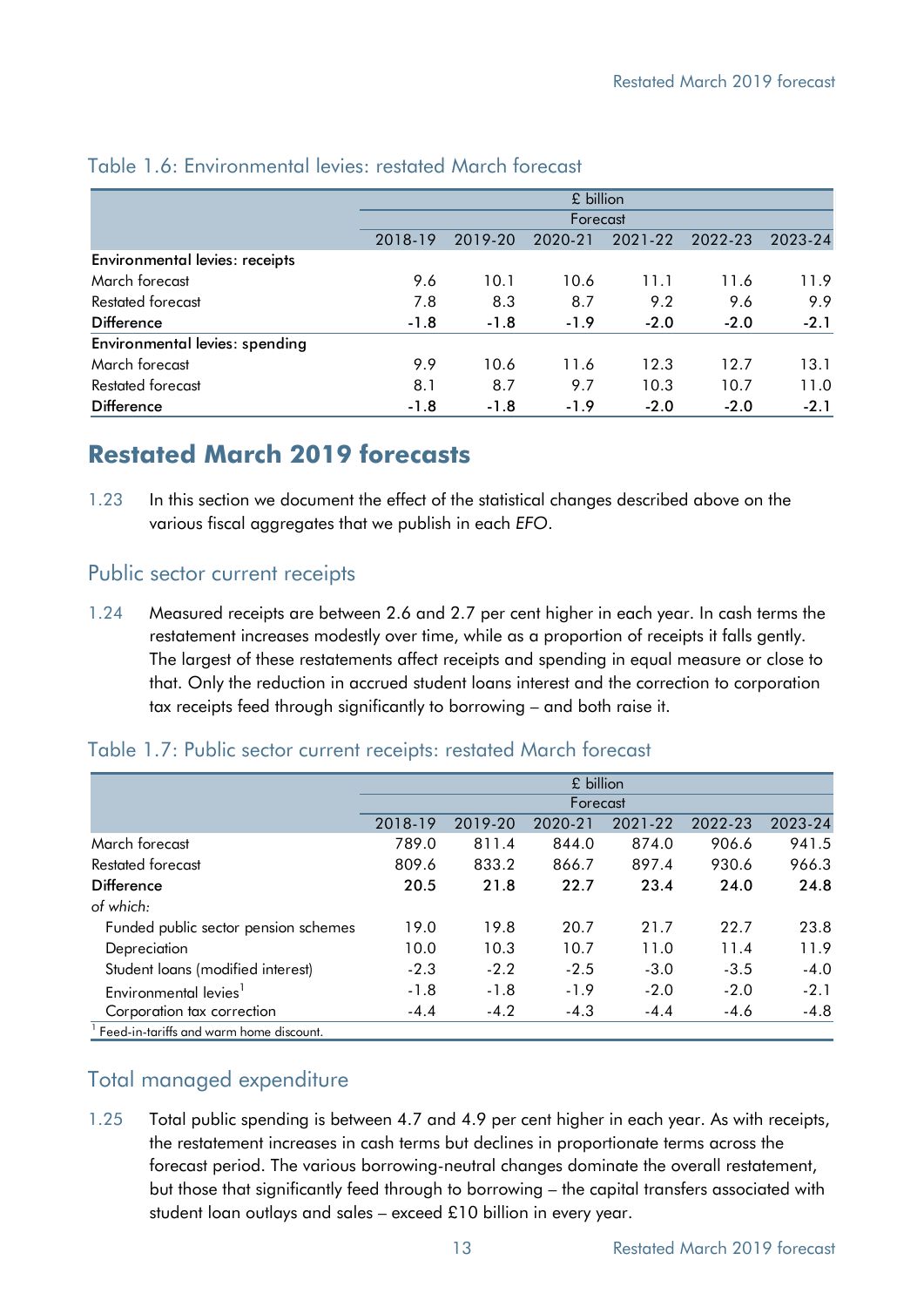|                                          |         |         | £ billion |         |         |         |
|------------------------------------------|---------|---------|-----------|---------|---------|---------|
|                                          |         |         | Forecast  |         |         |         |
|                                          | 2018-19 | 2019-20 | 2020-21   | 2021-22 | 2022-23 | 2023-24 |
| Public sector current expenditure (PSCE) |         |         |           |         |         |         |
| March forecast                           | 728.4   | 752.6   | 772.1     | 797.2   | 824.0   | 853.7   |
| <b>Restated forecast</b>                 | 755.5   | 780.8   | 801.8     | 828.2   | 856.5   | 887.7   |
| <b>Difference</b>                        | 27.1    | 28.2    | 29.6      | 31.1    | 32.5    | 34.0    |
| of which:                                |         |         |           |         |         |         |
| Funded public sector pension schemes     | 18.8    | 19.5    | 20.4      | 21.4    | 22.5    | 23.5    |
| Depreciation                             | 10.0    | 10.3    | 10.7      | 11.0    | 11.4    | 11.9    |
| Environmental levies <sup>1</sup>        | $-1.8$  | $-1.8$  | $-1.9$    | $-2.0$  | $-2.0$  | $-2.1$  |
| Lifetime ISA                             | 0.1     | 0.3     | 0.4       | 0.6     | 0.6     | 0.6     |
| Public sector gross investment (PSGI)    |         |         |           |         |         |         |
| March forecast                           | 83.5    | 88.1    | 93.0      | 94.5    | 97.0    | 101.2   |
| <b>Restated forecast</b>                 | 95.0    | 100.0   | 105.2     | 106.8   | 109.6   | 111.9   |
| <b>Difference</b>                        | 11.6    | 11.9    | 12.1      | 12.3    | 12.6    | 10.7    |
| of which:                                |         |         |           |         |         |         |
| Funded public sector pension schemes     | 1.6     | 0.9     | 0.9       | 0.9     | 0.9     | 0.9     |
| Student loans (new outlays)              | 8.6     | 9.3     | 9.6       | 9.8     | 10.1    | 10.4    |
| Student loans (asset sales)              | 1.5     | 1.9     | 2.0       | 2.1     | 2.2     | 0.0     |
| Lifetime ISA                             | $-0.1$  | $-0.3$  | $-0.4$    | $-0.6$  | $-0.6$  | $-0.6$  |
| Less depreciation                        |         |         |           |         |         |         |
| March forecast                           | $-40.2$ | $-41.1$ | $-42.6$   | $-44.2$ | $-45.8$ | $-47.5$ |
| <b>Restated forecast</b>                 | $-48.7$ | $-49.8$ | $-51.6$   | $-53.5$ | $-55.5$ | $-57.5$ |
| <b>Difference</b>                        | $-8.4$  | $-8.7$  | $-9.0$    | $-9.3$  | $-9.7$  | $-10.0$ |
| Public sector net investment             |         |         |           |         |         |         |
| March forecast                           | 43.2    | 47.0    | 50.5      | 50.3    | 51.2    | 53.8    |
| <b>Restated forecast</b>                 | 46.4    | 50.2    | 53.6      | 53.3    | 54.1    | 54.4    |
| <b>Difference</b>                        | 3.2     | 3.2     | 3.1       | 2.9     | 2.9     | 0.6     |
| Total managed expenditure                |         |         |           |         |         |         |
| March forecast                           | 811.8   | 840.7   | 865.2     | 891.7   | 921.0   | 954.9   |
| <b>Restated forecast</b>                 | 850.5   | 880.8   | 906.9     | 935.0   | 966.0   | 999.6   |
| <b>Difference</b>                        | 38.7    | 40.1    | 41.7      | 43.3    | 45.0    | 44.6    |
| Feed-in-tariffs and warm home discount.  |         |         |           |         |         |         |

#### Table 1.8: Total managed expenditure: restated March forecast

## Public sector net borrowing

- 1.26 Our restated borrowing forecast shows the deficit to be materially larger across the forecast period. The restatement is dominated by the new treatment of student loans, which increases spending and lowers receipts. The scale of the restatement is reasonably stable from year to year, so it does little to the profile of borrowing over this period, which still falls steadily in cash terms and somewhat more so relative to GDP.
- 1.27 Our restated forecast shows borrowing rising £6.7 billion (16.4 per cent) in 2019-20. That compares with a £5.9 billion (17.7 per cent) rise in the first half of 2019-20, once the £1.3 billion correction to local authority spending is factored in. So the combination of this full restatement of our March forecast and the most recent ONS data correction removes most of the difference between our forecast and a simple extrapolation of the year to date.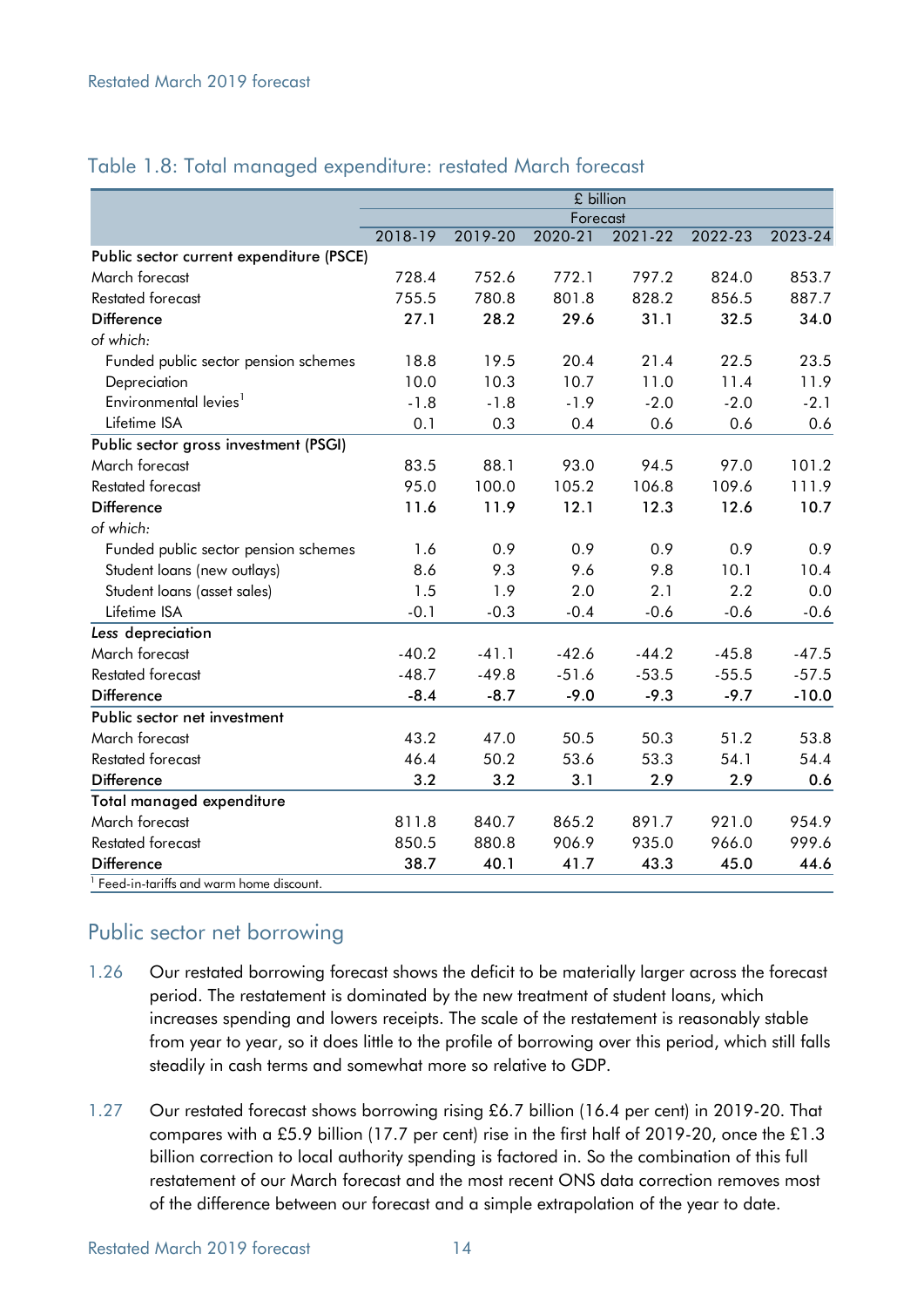|                                         |         |         | £ billion |         |         |         |
|-----------------------------------------|---------|---------|-----------|---------|---------|---------|
|                                         |         |         | Forecast  |         |         |         |
|                                         | 2018-19 | 2019-20 | 2020-21   | 2021-22 | 2022-23 | 2023-24 |
| March forecast                          | 22.8    | 29.3    | 21.2      | 17.6    | 14.4    | 13.5    |
| Restated forecast                       | 41.0    | 47.6    | 40.2      | 37.6    | 35.4    | 33.3    |
| <b>Difference</b>                       | 18.1    | 18.3    | 19.1      | 20.0    | 21.0    | 19.9    |
| of which:                               |         |         |           |         |         |         |
| Student loans (new outlays and modified |         |         |           |         |         |         |
| interest receipts)                      | 10.9    | 11.5    | 12.1      | 12.8    | 13.6    | 14.4    |
| Student loans (asset sales)             | 1.5     | 1.9     | 2.0       | 2.1     | 2.2     | 0.0     |
| Corporation tax correction              | 4.4     | 4.2     | 4.3       | 4.4     | 4.6     | 4.8     |
| Funded public sector pension schemes    | 1.3     | 0.7     | 0.7       | 0.7     | 0.7     | 0.7     |

#### Table 1.9: Public sector net borrowing: restated March forecast

## Cyclically adjusted net borrowing

- 1.28 We calculate cyclically adjusted net borrowing by applying estimated 'cyclical adjustment coefficients' to our forecast of the output gap. As neither of these are affected by the restatement, the difference between our original and restated March forecasts for cyclically adjusted net borrowing are identical to those for headline borrowing.
- forecast reduces that margin to £7.5 billion, somewhat less than the £13.4 billion of 1.29 This measure is used in the Government's current fiscal mandate, which requires the cyclically adjusted budget deficit to lie below 2 per cent of GDP in 2020-21. Our March forecast showed the mandate being met with a margin of £26.6 billion. Our restated March additional departmental spending announced in the Spending Round in September. However, this is not a formal judgement that the fiscal mandate is now on course to be broken. That will need to wait for our next forecast, when – among other things – we will need to take account of the fact that the direct impact of higher departmental spending on borrowing will be partly offset by its indirect impact on economic activity and tax receipts. Higher departmental spending on staff would also boost contributions to public service pension schemes, reducing the net cost of them in annually managed expenditure.

|                                                               |         |               | £ billion |         |         |         |
|---------------------------------------------------------------|---------|---------------|-----------|---------|---------|---------|
|                                                               |         |               | Forecast  |         |         |         |
|                                                               | 2018-19 | 20<br>$19-20$ | 2020-21   | 2021-22 | 2022-23 | 2023-24 |
| March forecast                                                | 24.9    | 28.7          | 18.9      | 15.9    | 13.9    | 13.4    |
| Restated forecast                                             | 43.0    | 47.0          | 37.9      | 35.8    | 34.9    | 33.3    |
| <b>Difference</b>                                             | 18.1    | 18.3          | 19.1      | 20.0    | 21.0    | 19.9    |
| of which:                                                     |         |               |           |         |         |         |
| Student loans (new outlays and modified<br>interest receipts) | 10.9    | 11.5          | 12.1      | 12.8    | 13.6    | 14.4    |
| Student loans (asset sales)                                   | 1.5     | 1.9           | 2.0       | 2.1     | 2.2     | 0.0     |
| Corporation tax correction                                    | 4.4     | 4.2           | 4.3       | 4.4     | 4.6     | 4.8     |
| Funded public sector pension schemes                          | 1.3     | 0.7           | 0.7       | 0.7     | 0.7     | 0.7     |

#### Table 1.10: Cyclically adjusted net borrowing: restated March forecast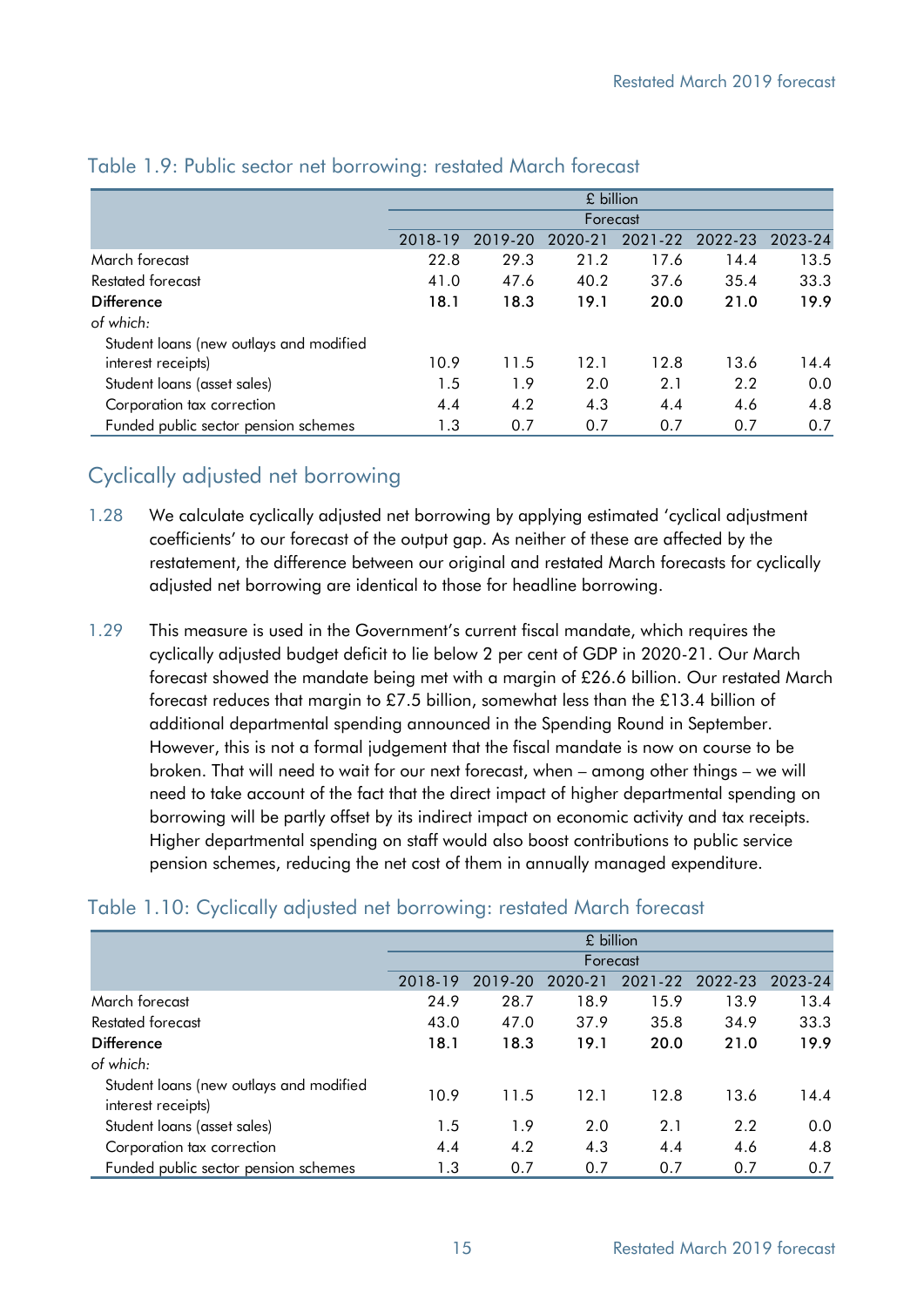## Current budget deficit

1.30 Our restated current budget forecast shows a significantly smaller surplus in all years. The restatement is dominated by the higher depreciation forecast, with smaller but material effects from lower corporation tax receipts and lower accrued interest on student loans.

|                                      |         |         | £ billion |         |         |         |
|--------------------------------------|---------|---------|-----------|---------|---------|---------|
|                                      |         |         | Forecast  |         |         |         |
|                                      | 2018-19 | 2019-20 | 2020-21   | 2021-22 | 2022-23 | 2023-24 |
| March forecast                       | $-20.4$ | $-17.7$ | $-29.3$   | $-32.7$ | $-36.8$ | $-40.3$ |
| Restated forecast                    | $-5.4$  | $-2.5$  | $-13.3$   | $-15.7$ | $-18.6$ | $-21.1$ |
| <b>Difference</b>                    | 15.0    | 15.1    | 16.0      | 17.0    | 18.1    | 19.2    |
| of which:                            |         |         |           |         |         |         |
| Funded public sector pension schemes | $-0.3$  | $-0.3$  | $-0.2$    | $-0.2$  | $-0.2$  | $-0.2$  |
| Depreciation                         | 8.4     | 8.7     | 9.0       | 9.3     | 9.7     | 10.0    |
| Student loans (modified interest)    | 2.3     | 2.2     | 2.5       | 3.0     | 3.5     | 4.0     |
| Lifetime ISA                         | 0.1     | 0.3     | 0.4       | 0.6     | 0.6     | 0.6     |
| Corporation tax correction           | 4.4     | 4.2     | 4.3       | 4.4     | 4.6     | 4.8     |

#### Table 1.11: Current budget deficit: restated March forecast

#### Public sector net investment (PSNI)

1.31 The largest effects on public sector net investment relate to student loans, which boost it via the capital transfers recognising future write-offs, and depreciation, which reduce it. Smaller changes relate to the capital transfers and conventional capital spending of pension funds, and the switch of Lifetime ISA top-up payments from capital to current grants. The net effect of these largely offsetting changes is to raise PSNI by around £2½ to £3¼ billion a year until 2022-23. The difference then drops as no student loan sales are planned in 2023-24.

#### Table 1.12: Public sector net investment: restated March forecast

|                                      |         |         | £ billion |         |         |         |
|--------------------------------------|---------|---------|-----------|---------|---------|---------|
|                                      |         |         | Forecast  |         |         |         |
|                                      | 2018-19 | 2019-20 | 2020-21   | 2021-22 | 2022-23 | 2023-24 |
| March forecast                       | 43.2    | 47.0    | 50.5      | 50.3    | 51.2    | 53.8    |
| Restated forecast                    | 46.4    | 50.2    | 53.6      | 53.3    | 54.1    | 54.4    |
| <b>Difference</b>                    | 3.2     | 3.2     | 3.1       | 2.9     | 2.9     | 0.6     |
| of which:                            |         |         |           |         |         |         |
| Funded public sector pension schemes | 1.6     | 0.9     | 0.9       | 0.9     | 0.9     | 0.9     |
| Depreciation                         | $-8.4$  | $-8.7$  | $-9.0$    | $-9.3$  | $-9.7$  | $-10.0$ |
| Student loans (new outlays)          | 8.6     | 9.3     | 9.6       | 9.8     | 10.1    | 10.4    |
| Student loans (asset sales)          | 1.5     | 1.9     | 2.0       | 2.1     | 2.2     | 0.0     |
| Lifetime ISA                         | $-0.1$  | $-0.3$  | $-0.4$    | $-0.6$  | $-0.6$  | $-0.6$  |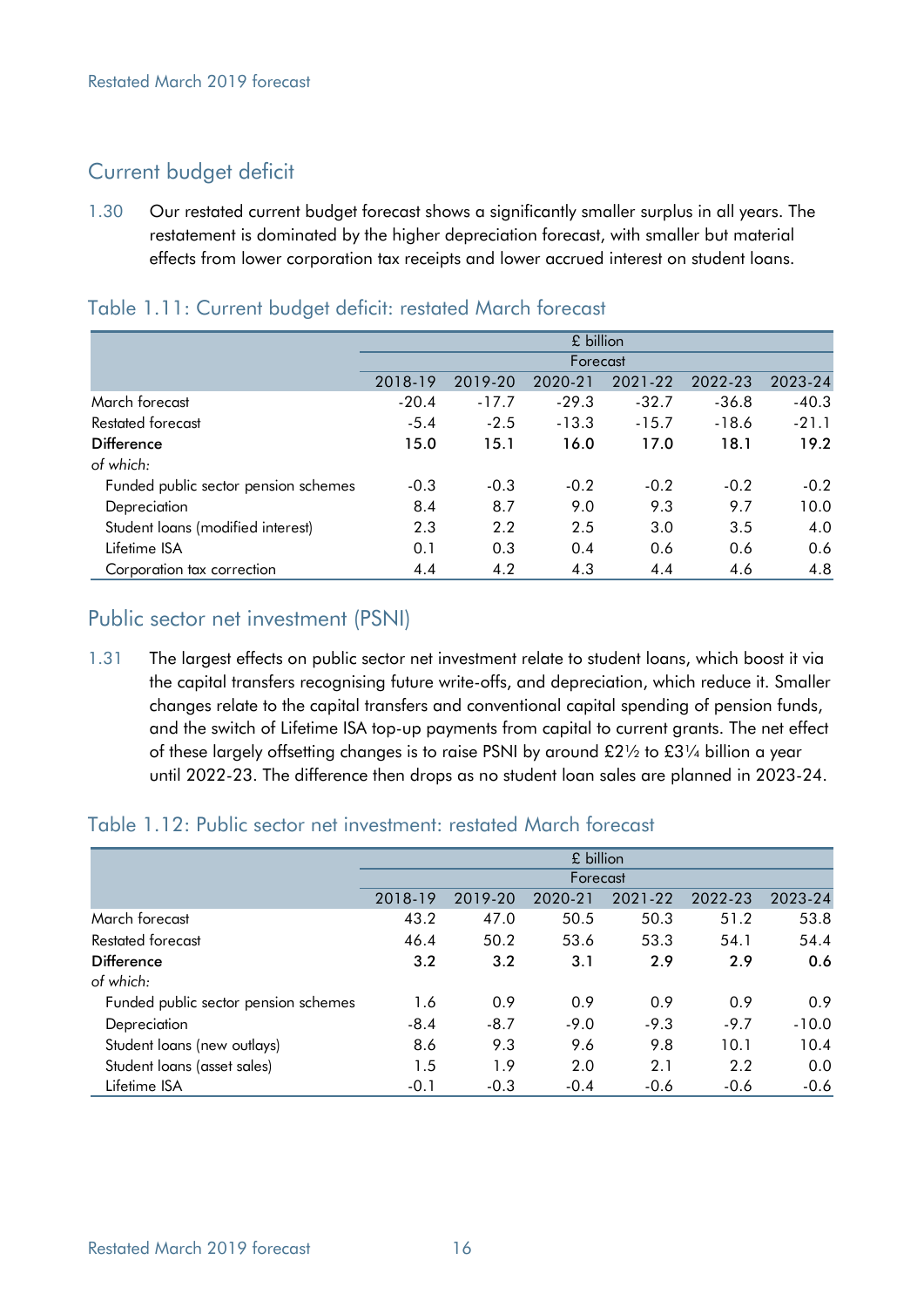## Financial transactions

1.32 As most of the restatements relate to the accruals treatment of different receipts and spending, they are associated with financial transactions of the opposite sign that reconcile accrued and cash borrowing. The largest of these relate to student loans, where the new capital transfers and the lower accrued interest receipts bring the accrued flows more closely in line with the cash flows, reducing the gap between their PSNB and PSNCR treatment.

|                                      | £ billion |         |         |         |         |         |  |
|--------------------------------------|-----------|---------|---------|---------|---------|---------|--|
|                                      | Forecast  |         |         |         |         |         |  |
|                                      | 2018-19   | 2019-20 | 2020-21 | 2021-22 | 2022-23 | 2023-24 |  |
| March forecast                       | 5.8       | 0.3     | $-25.4$ | $-51.5$ | 26.0    | 21.3    |  |
| Restated forecast                    | $-9.3$    | $-15.0$ | $-41.4$ | $-68.3$ | 8.3     | 4.9     |  |
| <b>Difference</b>                    | $-15.1$   | $-15.2$ | $-16.0$ | $-16.9$ | $-17.8$ | $-16.5$ |  |
| of which:                            |           |         |         |         |         |         |  |
| Funded public sector pension schemes | $-2.7$    | $-1.8$  | $-1.9$  | $-2.0$  | $-2.1$  | $-2.1$  |  |
| Student loans                        | $-12.4$   | $-13.4$ | $-14.1$ | $-14.9$ | $-15.7$ | $-14.4$ |  |

#### Table 1.13: Financial transactions: restated March forecast

## Central government net cash requirement (CGNCR)

1.33 Most of the restated changes either relate to changes in the accruals treatment of receipts and spending lines and therefore do not affect cash flows or they do not involve central government. The exception is the double-counting of corporation tax receipts, which affects forecasts of both cash and accrued measures of central government borrowing.

|                            |         | £ billion |         |         |         |         |  |  |
|----------------------------|---------|-----------|---------|---------|---------|---------|--|--|
|                            |         | Forecast  |         |         |         |         |  |  |
|                            | 2018-19 | 2019-20   | 2020-21 | 2021-22 | 2022-23 | 2023-24 |  |  |
| March forecast             | 34.0    | 23.7      | 47.2    | 41.2    | 40.7    | 36.6    |  |  |
| <b>Restated forecast</b>   | 38.5    | 28.0      | 51.5    | 45.6    | 45.3    | 41.3    |  |  |
| <b>Difference</b>          | 4.4     | 4.2       | 4.3     | 4.4     | 4.6     | 4.8     |  |  |
| of which:                  |         |           |         |         |         |         |  |  |
| Corporation tax correction | 4.4     | 4.2       | 4.3     | 4.4     | 4.6     | 4.8     |  |  |

#### Table 1.14: CGNCR: restated March forecast

## Public sector net debt (PSND)

1.34 PSND is largely a cash measure, so it has been affected by few of the statistical changes. Our restated March forecast starts lower, thanks largely to the gilts held by funded pension schemes, which now net off within the public sector. It then rises more quickly in cash terms than in our original forecast as the cumulative effect of lower corporation tax receipts builds.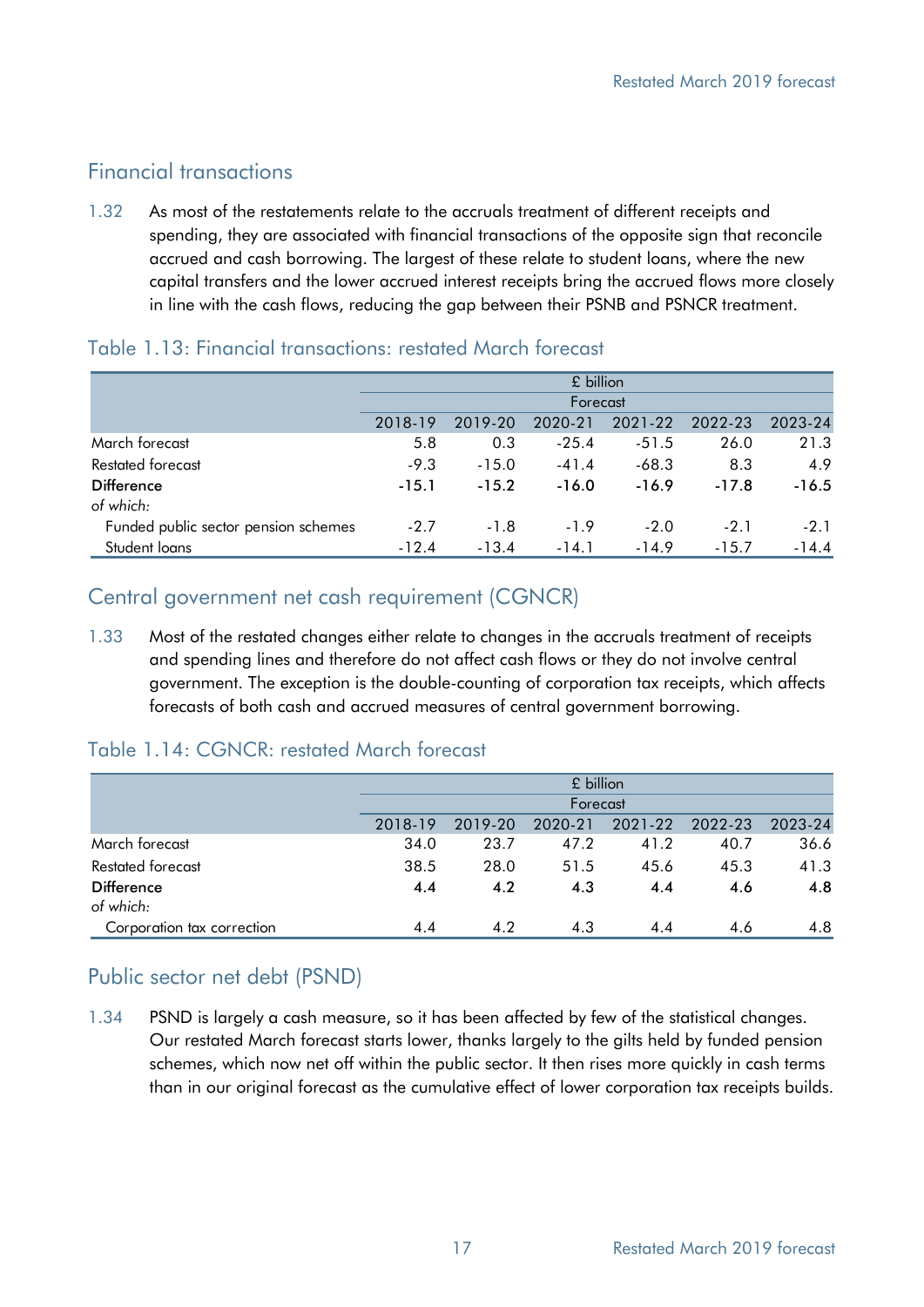#### Table 1.15: PSND: restated March forecast

|                                      | £ billion |         |         |         |         |         |  |
|--------------------------------------|-----------|---------|---------|---------|---------|---------|--|
|                                      | Forecast  |         |         |         |         |         |  |
|                                      | 2018-19   | 2019-20 | 2020-21 | 2021-22 | 2022-23 | 2023-24 |  |
| March forecast                       | 1803      | 1838    | 1828    | 1796    | 1838    | 1878    |  |
| Restated forecast                    | 1779      | 1817    | 1810    | 1781    | 1827    | 1870    |  |
| <b>Difference</b>                    | $-24.2$   | $-21.2$ | $-18.1$ | $-15.0$ | $-11.8$ | $-8.4$  |  |
| of which:                            |           |         |         |         |         |         |  |
| Funded public sector pension schemes | $-28.6$   | $-29.8$ | $-31.1$ | $-32.4$ | $-33.7$ | $-35.2$ |  |
| Corporation tax correction           | 4.4       | 8.6     | 13.0    | 17.4    | 22.0    | 26.8    |  |
| Memo: PSND ex BoE restated           | 1595      | 1631    | 1676    | 1720    | 1767    | 1810    |  |

## Public sector net financial liabilities (PSNFL)

- 1.35 The ONS changes have had a larger effect on PSNFL than on PSND. In 2018-19 it is £68 billion higher than we estimated in March based on the data available at the time. The largest contributor to that upward revision is the treatment of student loans, where the ONS valued the loan assets at £56 billion less on the new treatment than the previous one.
- 1.36 Our restated forecast exceeds our original March forecast by increasing amounts over time, consistent with the cumulative upward revision to public sector net borrowing. Again, the lower value of student loan assets dominates the overall change, with lower corporation tax receipts also contributing materially by the end of the period.

| £ billion<br>Forecast |      |       |       |       |       |
|-----------------------|------|-------|-------|-------|-------|
|                       |      |       |       |       |       |
| 1447                  | 1473 | 1489  | 1498  | 1510  | 1519  |
| 1515                  | 1559 | 1594  | 1622  | 1655  | 1684  |
| 68.1                  | 86.0 | 104.7 | 124.3 | 144.9 | 164.4 |
|                       |      |       |       |       |       |
| 55.9                  | 69.3 | 83.3  | 98.2  | 113.9 | 128.3 |
| 7.8                   | 8.1  | 8.4   | 8.7   | 9.0   | 9.4   |
| 4.4                   | 8.6  | 13.0  | 17.4  | 22.0  | 26.8  |
|                       |      |       |       |       |       |

#### Table 1.16: PSNFL: restated March forecast

## Maastricht Treaty fiscal aggregates

 (GGNB) and general government gross debt (GGGD) are not affected by the funded public 1.37 The aggregates defined under the Maastricht treaty – general government net borrowing sector pension schemes changes (these schemes are public corporations) but are by the other changes to the same degree as the whole public sector aggregates PSNB and PSND.